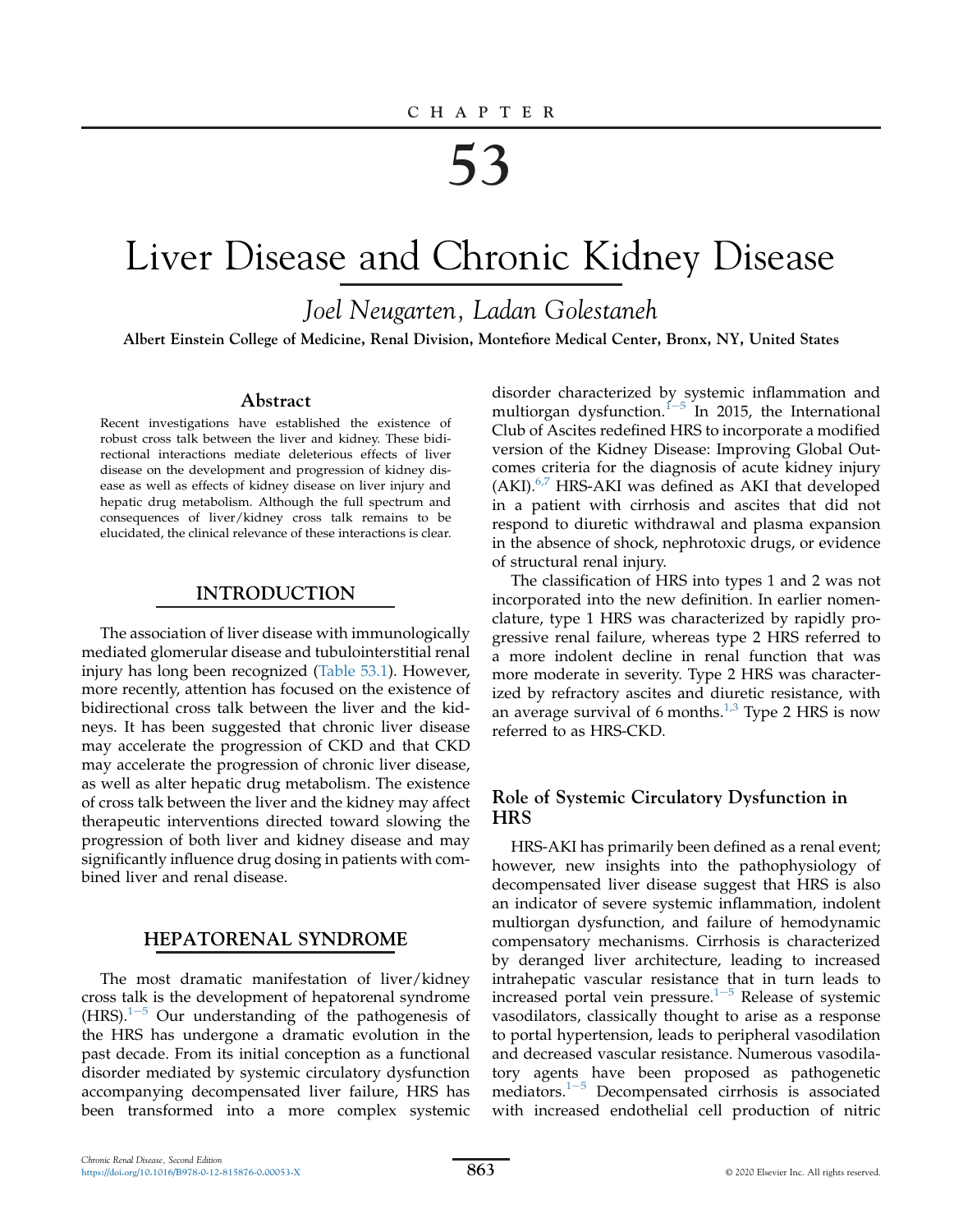<span id="page-1-0"></span>

| <b>TABLE 53.1</b><br>Kidney Lesions Associated with Liver Disease* |                                                                                 |
|--------------------------------------------------------------------|---------------------------------------------------------------------------------|
| Hepatitis C                                                        | Membranoproliferative glomerulonephritis<br>with or without cryoglobulinemia    |
|                                                                    | Membranous nephropathy                                                          |
|                                                                    | Focal and segmental glomerulosclerosis                                          |
|                                                                    | Immunoglobulin A nephropathy                                                    |
|                                                                    | Fibrillary glomerulopathy                                                       |
|                                                                    | Immunotactoid glomerulopathy                                                    |
|                                                                    | Thrombotic microangiopathy                                                      |
|                                                                    | Amyloidosis                                                                     |
|                                                                    | Interstitial nephritis                                                          |
|                                                                    | Diabetic nephropathy                                                            |
| Hepatitis B                                                        | Membranous nephropathy                                                          |
|                                                                    | Immunoglobulin A nephropathy                                                    |
|                                                                    | Membranoproliferative glomerulonephritis                                        |
|                                                                    | Minimal change disease                                                          |
|                                                                    | Focal and segmental glomerulosclerosis                                          |
|                                                                    | Crescentic glomerulonephritis                                                   |
|                                                                    | Polyarteritis nodosa                                                            |
|                                                                    | Cryoglobulinemia                                                                |
|                                                                    | Amyloidosis                                                                     |
| Alcoholic<br>cirrhosis                                             | Immunoglobulin A nephropathy                                                    |
|                                                                    | Membranoproliferative glomerulonephritis<br>with immunoglobulin A deposition    |
| Primary<br>sclerosing<br>cholangitis                               | Membranous nephropathy                                                          |
|                                                                    | Membranoproliferative glomerulonephritis                                        |
|                                                                    | Tubulointerstitial nephritis                                                    |
|                                                                    | Antineutrophil cytoplasmic<br>antibody-associated vasculitis/glomerulonephritis |
| Primary<br>biliary<br>cirrhosis                                    | Interstitial nephritis                                                          |
|                                                                    | Membranous nephropathy                                                          |
|                                                                    | Antineutrophil cytoplasmic<br>antibody-associated vasculitis/glomerulonephritis |
|                                                                    | Antiglomerular basement membrane disease                                        |
| Alpha-1<br>antitrypsin<br>deficiency                               | Membranous nephropathy                                                          |
|                                                                    | Antiglomerular basement membrane disease                                        |

\* Cause and effect relationships have not been established in all cases.

oxide, carbon monoxide, prostacyclin, calcitonin generelated peptide, adrenomedullin, endocannabinoids, and plasma substance P which may contribute to arterial vasodilatation. $1-5$  An incr[e](#page-12-0)ase in regional blood flow in response to portal hypertension, splanchnic vasodilation, and portosystemic shunting leads to pooling of blood in th[e](#page-12-0) splanchnic circulation. $1-\frac{5}{5}$  The recruitment of compensatory mechanisms to maintain renal perfusion in the face of reduced effective arterial volume constitute the hallmark of HRS. These compensatory mechanisms include release of systemic vasoconstrictors, upregulation of the renin-angiotensin system, and activation of the sympathetic nervous system.

Animal models of portal vein hypertension support a direct neural connection between hepatic osmo- and baroreceptors and the kidney. $8.9$  Acute induction of experimental portal hypertension activates hepatic baroreceptors, which in turn increase renal sympathetic efferent nerve activity. Activation of the renal sympathetic nervous system is associated with renal vasoconstriction and reduced renal blood flow, increased renin release, and enhanced renal tubular salt and water r[e](#page-12-0)absorption. $1-5$  Reduced effective circulating volume also leads to increased nonosmotic release of vasopressin and increased generation of potent vasoconstrictors, including l[e](#page-12-0)ukotrienes and endothelin- $1.^{1-5}$  In contrast, local compensatory renal vasodilators, such as prostaglandins, are reduced. $1-5$  $1-5$  Consistent with this scenario, an increased renal resistive index on renal Doppler ultrasonography, an index of reduced diastolic renal blood flow, predicts the subsequent development of HRS. $10-12$  $10-12$ 

Lack of cardiac compensation in response to severe systemic vasodilation worsens this cycle. In early stages of cirrhosis, increased cardiac output maintains renal p[e](#page-12-0)rfusion.<sup>1-5</sup> However, in advanced cirrhosis, the ability of the heart to compensate is limited by cirrhotic cardiomyopathy and cardiac output declines. In this setting, beta blockers are deleterious to cardiac function and worsen hemodynamic dysfunction by sensitizing the sympathetic nervous system. In addition, reninangiotensin blockade may increase renal vasoconstriction and promote AKI. Because cardiac preload may play a crucial role in cardiac function in this setting, nitrates are also contraindicated.

### Hepatorenal Syndrome as a Systemic Inflammatory State

It has recently been suggested that the primary factor responsible for the release of vasodilatory mediators in HRS is increased circulating levels of cytokines and chemokines resulting from chronic inflammation associated with decompensated liver disease. $2,13$  Cirrhosis is associated with increased gastrointestinal permeability, altered gastrointestinal microbiome, and translocation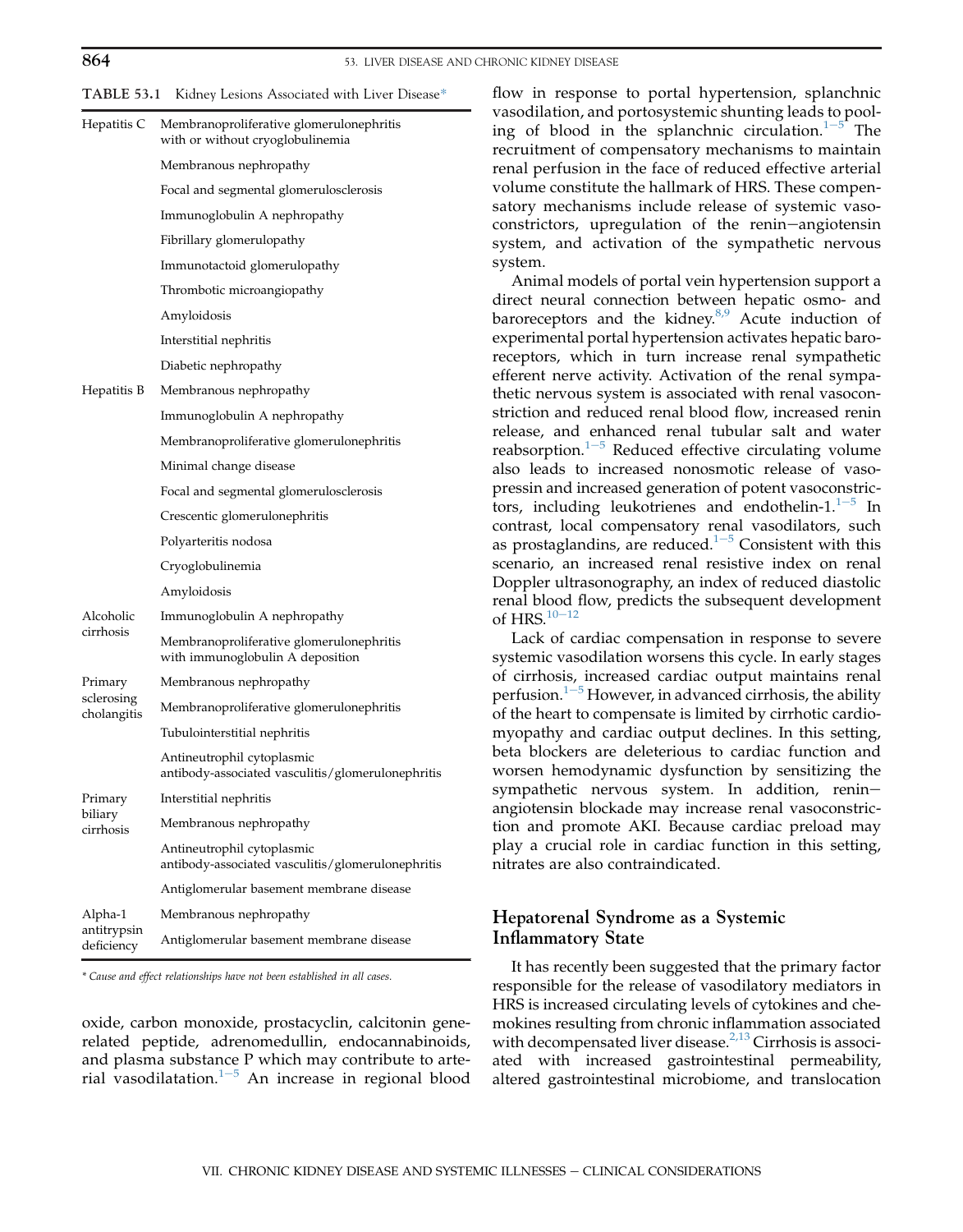of bacteria and bacterial products (pathogen-associated molecular patterns) from the gastrointestinal tract into the circulation. $\frac{2}{3}$  $\frac{2}{3}$  $\frac{2}{3}$  These bacterial products, along with danger-associated molecular patterns released by apoptotic and necrotic hepatocytes, stimulate the production of proinflammatory cytokines and chemokines, reactive oxygen and nitrogen species, and activate immune cells, which in turn magnifies the proinflammatory response. $\overline{2}$  $\overline{2}$  $\overline{2}$ 

Decompensated cirrhosis is associated with increased circulating levels of proinflammatory cytokines and chemokines including interleukin-6 (IL-6), IL-8, and tumor necrosis factor-alpha (TNF- $\alpha$ ), which may contribute to renal injury.<sup>[2,5,13,14](#page-12-0)</sup> Circulating levels of IL-6, TNF- $\alpha$ , and vascular cell adhesion molecules are higher in patients with cirrhosis and HRS-AKI compared with those without HRS-AKI. $5$  Patients with spontaneous bacterial peritonitis and renal dysfunction have higher IL-6 and TNF- $\alpha$  levels than patients with spontaneous bacterial peritonitis without renal dysfunction.<sup>[14](#page-12-0)</sup> Similarly, other investigators have correlated renal dysfunction associated with decompensated liver failure with circulating levels of IL-6, IL-8, and irreversibly oxidized nonmercaptalbumin  $2.<sup>13</sup>$  $2.<sup>13</sup>$  $2.<sup>13</sup>$ 

The functional nature of HRS has recently been challenged. Renal histologic injury has never been systematically excluded because careful renal biopsy studies in patients who satisfy the clinical criteria used to diagnose HRS have not been performed. Urinary biomarkers suggest tubular injury in HRS-AKI diagnosed by traditional criteria.<sup>[5,15](#page-12-0)</sup> Pathogenassociated molecular patterns and danger-associated molecular patterns may be injurious to proximal tubule epithelial cells and downregulate mitochondrial metabolism. Lastly, it has been suggested that cholestasis, with resultant hyperbilirubinemia, may promote deposition of bilirubin in the renal tubular lumen to induce tubular obstruction and direct toxic tubular injury.<sup>[16,17](#page-12-0)</sup> This disorder has been referred to as bile cast nephropathy.<sup>[16,17](#page-12-0)</sup> Bile acid casts were demonstrated in 11 of 13 renal specimens obtained from patients meeting the clinical criteria for  $HRS<sup>17</sup>$ 

### HRS-CKD

HRS-CKD is uncommon, accounting for only  $5-11\%$ of patients with cirrhosis and renal dysfunction. Treatment with intravenous albumin and terlipressin or noradrenaline can reverse HRS-CKD in more than half the cases.<sup>[18,19](#page-12-0)</sup> However, responders experience a high relapse rate early after withdrawal of therapy. Relapse occurs in two-thirds of initial responders.[18,19](#page-12-0) Multiple relapses in the same patient are also frequent.<sup>[18,19](#page-12-0)</sup> It has been postulated that a persistent proinflammatory

state or rebound activation of vasoconstrictor pathways are responsible for this high relapse rate.<sup>[18](#page-12-0)</sup>

Treatment of HRS-CKD with albumin volume expansion and vasoconstrictors is controversial and is not recommended by international practice guidelines due to inconsistent outcomes data. $^{2,18}$  $^{2,18}$  $^{2,18}$  In a retrospective study of 56 patients with "type 2" HRS awaiting liver transplant and treated with terlipressin and albumin, no difference in pretransplantation or posttransplantation outcomes was observed between responders and nonresponders.<sup>[19](#page-12-0)</sup> There was no difference in the mortality of wait-listed responders and nonresponders. After liver transplantation, there was no difference in estimated glomerular filtration rate (eGFR) or in the development of CKD on follow-up, ranging up to 1 year, based on response to therapy. Length of hospitalization, development of AKI, need for renal replacement therapy (RRT), and survival did not differ between responders and nonresponders. The authors suggest that the failure of therapy to improve outcomes in these patients may reflect unrecognized underlying renal parenchymal injury.

Transjugular intrahepatic portosystemic shunting as a bridge to orthotopic liver transplantation has been associated with improved renal function in patients classified as type 2  $HRS<sup>20</sup>$  $HRS<sup>20</sup>$  $HRS<sup>20</sup>$  European Association for the Study of the Liver Clinical Practice Guidelines state that transjugular intrahepatic portosystemic shunting "could be suggested in selected patients with HRS-NAKI."<sup>2</sup>

Intra-abdominal hypertension may also contribute to hemodynamic-mediated renal dysfunction in patients with decompensated cirrhosis with ascites. Clinical studies of decompensated liver disease have demonstrated correlations between intra-abdominal pressure and sodium avidity and azotemia. A reduction of intra-abdominal pressure by paracentesis is associated with an improvement in renal blood flow and urine output in patients with decompensated cirrhosis and intra-abdominal hypertension. $4,21$  In a murine model of cirrhosis, increased intra-abdominal pressure was asso-ciated with renal dysfunction.<sup>[22](#page-13-0)</sup> It is postulated that nephro-congestion leads to an increase in intratubular pressure, a reduced pressure gradient for filtration, and reduced glomerular filtration rate.

Serum creatinine concentration (S[Cr]) is a poor marker of renal disease in liver failure, frequently overestimating renal function and underestimating renal injury. Because the Model for End-Stage Liver Disease score uses S[Cr] as a marker of renal disease, the lack of sensitivity of S[Cr] for the diagnosis of CKD or AKI is highly problematic vis-a-vis allocation of donor liver organs. In patients with cirrhosis, where significant muscle atrophy, reduced hepatic conversion of creatine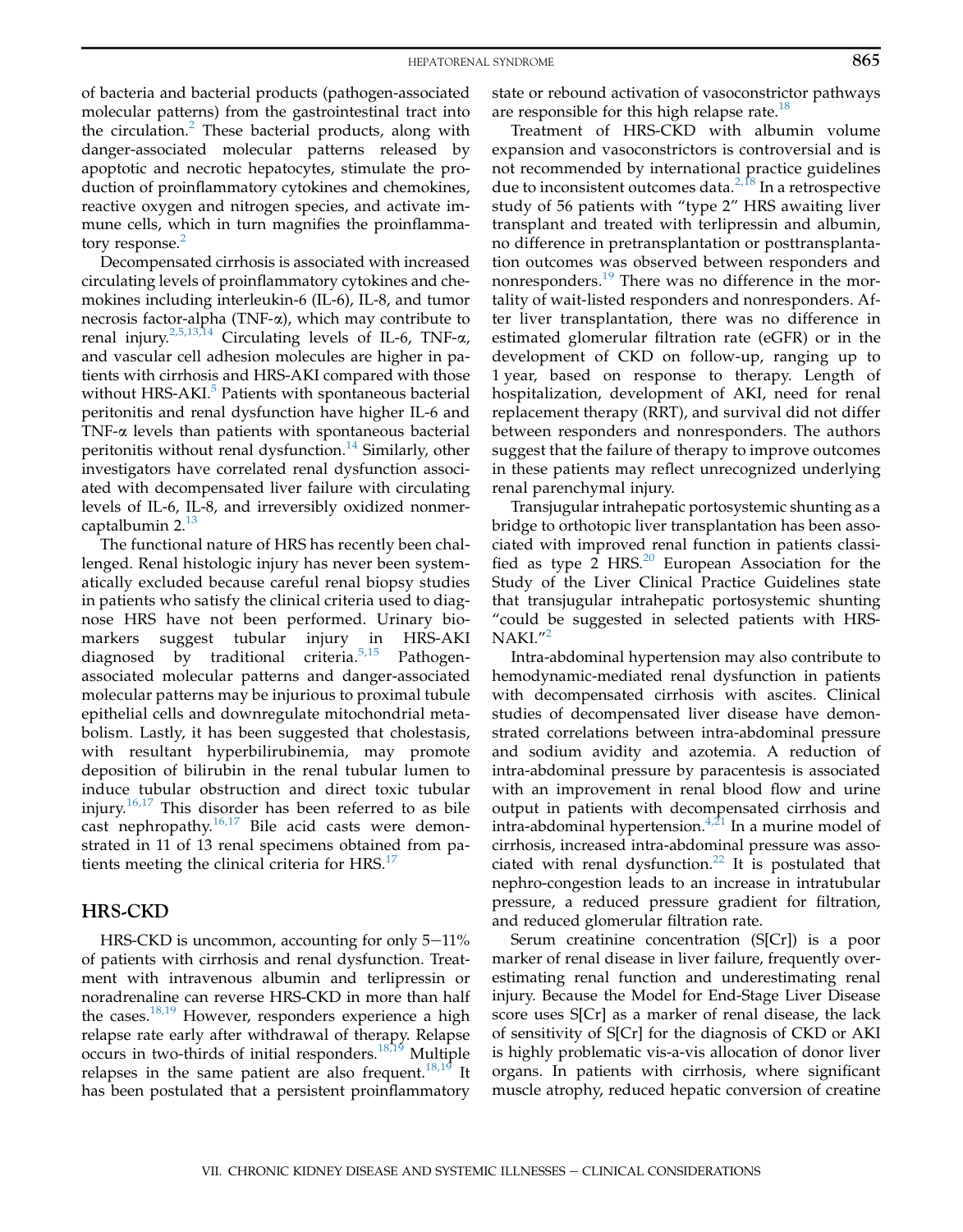into creatinine, and reduced tubular secretion of creatinine are commonplace, significant renal dysfunction may be masked by an ostensibly normal S[Cr] value.

### HEPATITIS C VIRUS INFECTION

Hepatitis C virus (HCV) infection affects approximately 3.5 million Americans and over 71 million individuals worldwide. $^{23}$  $^{23}$  $^{23}$  The annual incidence rate in the US is estimated to be 13.9 cases per 100,000 population.<sup>[24](#page-13-0)</sup> HCV infection is among the most common causes of liver transplantation in the US and Europe. HCV infection disproportionately affects patients with CKD and end-stage renal disease (ESRD). Among CKD patients who have never been transfused, the prevalence of HCV antibody is approximately 10-fold higher than in the blood donor population. $25$  HCV infection not only represents a major cause of morbidity and mortality in the CKD population but may also independently influence the natural history of the underlying kidney disease.

Numerous investigators have suggested that HCV infection is associated with the development and accelerated progression of CKD leading to an increased risk for ESRD. Although many epidemiologic studies show an association between HCV infection and CKD, as do several meta-analyses, the results have not been entirely consistent. In fact, some studies have found a protective effect of HCV infection on CKD.

Fabrizi et al. $26$  performed a meta-analysis of 40 studies, containing over 4 million patients, that used multivariate analysis to examine the association of HCV infection with CKD. An association between HCV infection and an increased incidence of CKD was demonstrated in 15 longitudinal studies containing 2,299,134 patients (295,773 of whom were HCVinfected) (HR 1.54). The diagnosis of HCV infection was based on anti-HCV seropositivity, detection of HCV RNA, or an administrative code indicating a diagnosis of HCV infection. The risk of CKD increased with aging and duration of follow-up. HCV infection was also associated with the prevalence of proteinuria in 10 crosssectional studies containing 378,769 patients (63,365 of whom were HCV-infected) (HR 1.63). Overall, no association between HCV and an increased prevalence of CKD was observed. However, an association between HCV and an increased prevalence of CKD was demonstrable in Asian populations (HR 1.2).

A recent report by Tartof et al.<sup>[27](#page-13-0)</sup> found that the risk of a 25% reduction in eGFR or progression to ESRD was greater in a cohort of 1603 subjects with CKD and HCV infection compared with 151,974 subjects with CKD alone.

Another meta-analysis examined the association of HCV with CKD in human immunodeficiency virus  $(HIV)/HCV$  coinfected patients.<sup>[28](#page-13-0)</sup> An association between HCV infection and increased risk of incident CKD was demonstrated in eight longitudinal studies of 105,462 coinfected patients (HR 1.64). HCV infection was also an independent risk factor for proteinuria in six studies that included 26,835 coinfected patients (HR 1.23). In contrast, in five cross-sectional studies of 13,853 patients, the prevalence of CKD was not increased in HIV/HCV coinfected patients.

Representative of studies that reported no effect or a protective effect of HCV infection on CKD is a cohort of over 13,000 anti-HCV seropositive subjects from an urban area with a high prevalence of HIV studied by Moe at al.<sup>[29](#page-13-0)</sup> In a cross-sectional analysis of these subjects, HCV infection was associated with a reduced prevalence of CKD compared with anti-HCV seronegative subjects. In a longitudinal analysis of a subset of over 7000 subjects without CKD followed for a median of 3.5 years, there was no difference in the incidence of CKD in adjusted analysis. In another adjusted analysis of a demographically diverse cohort of insured individuals followed for a mean of over 2 years, Asrani et al. $30$ found no difference in the prevalence, incidence, or rate of progression of CKD among 13,384 HCV-infected subjects compared with 154,185 subjects without HCV infection.

HCV infection was associated with proteinuria and an increased mean eGFR, but not with CKD, among participants in the  $1988-1994$  and  $1999-2012$  National Health and Nutritional Examination Survey  $(n = 33,729 \text{ and } 15,029, \text{ respectively})$  $(n = 33,729 \text{ and } 15,029, \text{ respectively})$  $(n = 33,729 \text{ and } 15,029, \text{ respectively})$ .  $^{31,32}$  $^{31,32}$  $^{31,32}$  Rogal et al.<sup>33</sup> followed 71,528 US veterans for a mean of 6 years. Recent HCV seroconversion was documented in 2599 of the cohort. They found that HCV-infected individuals were less likely to develop CKD, but showed no difference in the rate of progression of CKD. However, in a much larger cohort of 920,531 uninfected and 100,518 HCV-infected US Veterans, Molnar et al.<sup>[34](#page-13-0)</sup> found an association between HCV infection and increased incidence of CKD, progressive loss of renal function, and the development of ESRD.

In adjusted analysis of HCV/HIV coinfected women, Tsui et al.<sup>[35](#page-13-0)</sup> reported no association between HCV infection and the prevalence of CKD, but found that in those with established CKD, HCV infection was associated with accelerated progression. In a large cohort of 474,369 US Veterans (52,874 of whom were anti-HCV seropositive), Tsui et al. $36$  found that although the prevalence of CKD was lower in infected patients and there was no significant difference in the rate of progression of CKD, HCV-infected patients who did progress did so at a more rapid rate, leading to a higher incidence of ESRD.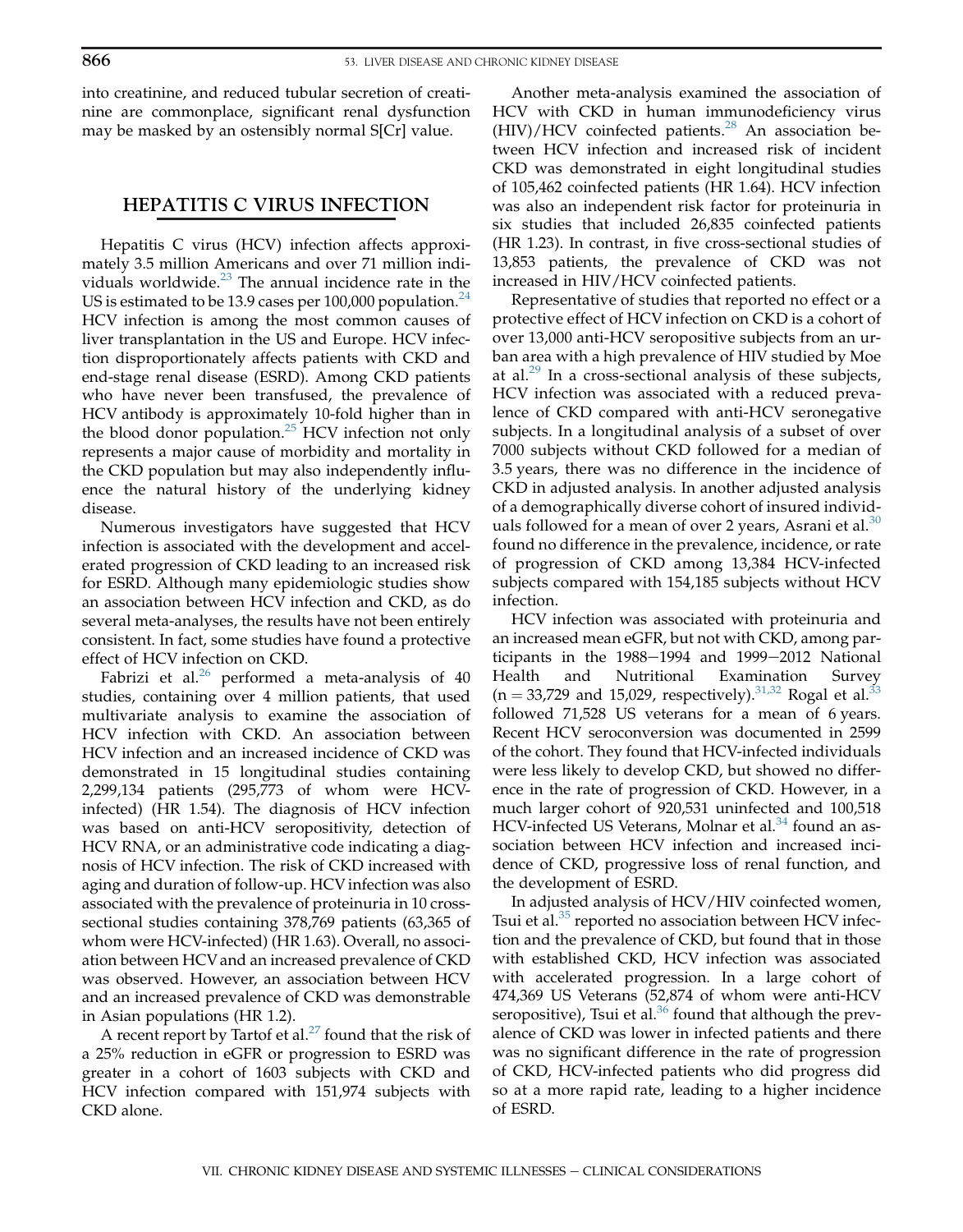Interpretation of available clinical studies is complicated by heterogeneity in subject demographics, including differences in age, sex, ethnicity, socioeconomic status, alcohol use, angiotensin-converting enzyme inhibitor therapy, and coinfection with HIV or hepatitis B virus (HBV), and by differences in the number of treatment-naïve vs. experienced patients. Methods to identify HCV infection differ among the studies, and include detection of anti-HCV antibody, detection of HCV RNA, and use of administrative codes to diagnose HCV infection. Because only  $60-70%$  of HCV-infected patients demonstrate chronic viremia, diagnosis of HCV infection solely by the detection of HCV RNA may miss mild cases, leading to severity bias. Errors in administrative coding may also lead to misclassification. In addition, multiple confounding factors must be considered. Patients infected with HCV are more likely to suffer from diabetes, hypertension, obesity, HIV, cirrhosis, coronary artery disease, and hyperlipidemia and to have a history of intravenous drug use. Unmeasured confounding variables represent a significant issue in analyses of these data. A longer duration of HCV infection has been associated with an increased risk of  $CKD<sup>37</sup>$  $CKD<sup>37</sup>$  $CKD<sup>37</sup>$  In this regard, many of the cohorts that failed to demonstrate an association between HCV infection and incident CKD were followed for only  $2-3$  years. Patients with HCV may also receive a higher intensity of medical care with more frequent follow-up visits, leading to detection bias due to earlier detection of CKD.

The REVEAL-HCV Study Group<sup>[38](#page-13-0)</sup> found an increased CKD prevalence in those infected with genotype 2. This observation might help explain inconsistent data regarding the association of HCV infection and CKD. Meta-analysis has shown that the pooled risk for CKD among HCV-infected cohorts is higher in Asian populations than in the US or Europe.<sup>[26](#page-13-0)</sup> These geographic variations in CKD risk parallel the relative prevalence of the HCV genotype 2. However, another publication from the REVEAL-HCV Study Group reported that genotype 1, not genotype 2, was a strong pre-dictor of ESRD in their cohort.<sup>[39](#page-13-0)</sup> Numerous other investigators found no association between HCV genotype and the incidence or prevalence of  $CKD^{37,40}$  $CKD^{37,40}$  $CKD^{37,40}$ Studies seeking to establish an association between CKD and viremia in HCV-infected patients have also yielded inconsistent results. $37-43$  $37-43$  Peters et al.<sup>[40](#page-13-0)</sup> reported an association between HCV viremia and the incidence rate of CKD among over 8000 HIV/HCV coinfected patients. Those who cleared their viremia showed an incidence rate similar to anti-HCV seronegative patients. Similarly, a high plasma HCV RNA level was associated with the prevalence of CKD in separate cohorts of 434

and 552 anti-HCV seropositive patients, as well as with the risk of progressive CKD in a third cohort of 34,441 HIV/HCV coinfected patients.<sup>[37,38,42](#page-13-0)</sup> However, other investigators found no relationship between viremia and the incidence, prevalence, or rate of progression of  $CKD.<sup>41,44</sup>$  $CKD.<sup>41,44</sup>$  $CKD.<sup>41,44</sup>$ 

Numerous mechanisms have been suggested to explain the purported association of HCV with CKD. Glomerular disease is a well-described, albeit un[com](#page-13-0)mon, extrahepatic manifestation of HCV infection. $45-47$ A systemic immune response to HCV infection is thought to contribute to glomerular injury. Glomerular disease may be mediated by HCV-antibody immune complex deposition with or without cryoglobulin formation. Deposition of immune complexes containing viral antigens has been demonstrated in mesangial and subendothelial locations. The most common histologic pattern of glomerular injury is membranoproliferative glomerulonephritis; however, membranous glomerulopathy, focal and segmental glomerulosclerosis, IgA nephropathy, immunotactoid and fibrillary glomerulopathies, amyloidosis and thrombotic microangiopathy have been described in HCV-infected patients (Table  $53.1$ ).<sup>45-[49](#page-13-0)</sup> The prevalence of membranoproliferative glomerulonephritis and of cryoglobulinemia in patients chronically infected with HCV, identified by administrative codes reported to the National Inpatient Sample of the Healthcare Cost and Utilization project, has been reported to be 0.38% and 0.33%, respectively.<sup>[50](#page-13-0)</sup> Similarly, the prevalence of membranoproliferative glomerulonephritis and of cryoglobulinemia, identified by administrative codes, among 34,204 HCV-infected hospitalized US veterans was 0.36% and 0.57%, respec-tively.<sup>[51](#page-13-0)</sup> Postmortem series have identified a higher prevalence of nondiabetic glomerular disease in HCVinfected subjects, ranging from 8.8 to over 50% of cases.[47,52](#page-13-0) A series of kidney biopsies obtained from liver transplant recipients showed glomerulonephritis in over 83% of cases.<sup>[49](#page-13-0)</sup> Perhaps the inconsistencies in these data can be reconciled by the observation that many patients with membranoproliferative glomerulonephritis documented by kidney biopsy have clinically silent renal involvement.<sup>[49](#page-13-0)</sup>

HCV may also exert direct cytopathic effects in renal tissue.<sup>[45,46,53](#page-13-0)</sup> HCV viral particles or antigen has been identified in glomeruli, endothelial cells, and tubules in renal biopsy specimens from HCV-infected patients. $45,46$  HCV exposure has also been associated with increased expression of toll-like receptors in renal glomeruli.<sup>[54](#page-13-0)</sup> HCV core protein also directly inhibits insulin signaling, leading to a state of insulin resistance associated with compensatory hyperinsulinemia.[45,46,55](#page-13-0) HCV activates the mammalian target of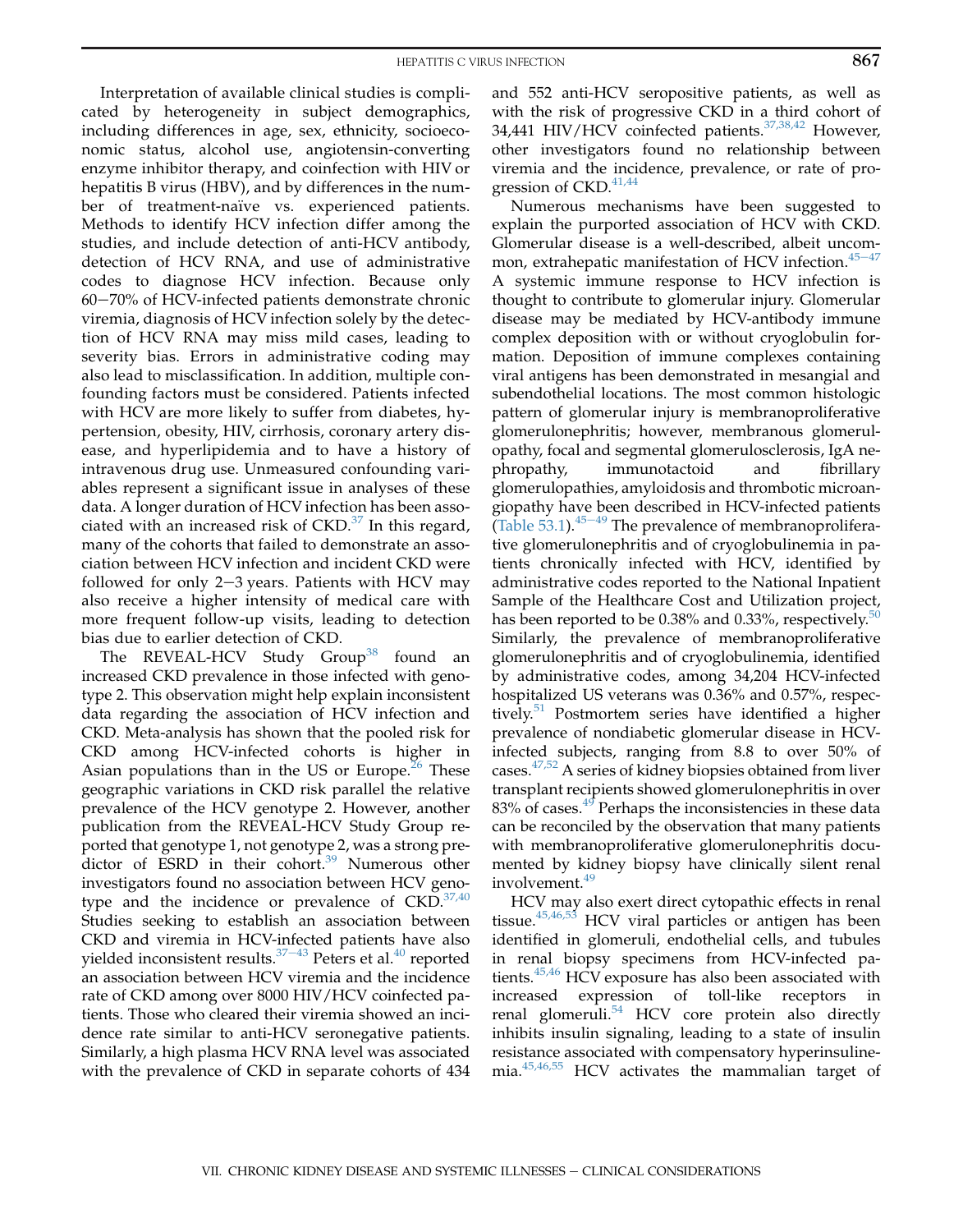rapamycin/ribosomal S6 kinase signal transduction pathway, which in turn alters the function of glucose transporters, insulin receptors, and the gluconeogenesis enzyme phosphoenolpyruvate carboxykinase 2, leading to insulin resistance.<sup>[45,46,55](#page-13-0)</sup> HCV core protein induces increased oxidative stress and induces endothelial dysfunction by decreasing endothelial nitric oxide synthase activity and nitric oxide synthesis. HCV also exerts immunomodulatory effects.<sup>45,46,55</sup> HCV infects peripheral dendritic cells, monocytes, and macrophages and stimulates B cells, which in turn modulates B- and Tcell function. HCV core protein increases the synthesis of proinflammatory cytokines including IL-6, Creactive protein, and nuclear factor kappa-light-chain enhancer of activated B cells ( $NF$ - $\kappa$ B).<sup>[55](#page-13-0)</sup> Other downstream effects of HCV include increased levels of insulin-like growth factor-1, transforming growth factor-beta ( $TGF-\beta$ ), and endothelin-1, and increased angiotensin II type 1 receptor density.

### Use of DAA Medications to Eradicate HCV in Patients with CKD

Newer and highly effective therapeutic strategies for treatment of HCV have had a significant impact in the CKD and ESRD populations and may play a role in the prevention of HCV-related kidney injury. In the past, interferon and ribavirin constituted the only treatment option for HCV, and outcomes were suboptimal because of adherence issues related to toxicity.<sup>[56](#page-13-0)</sup> By far, the most serious complication was hemolytic anemia associated with ribavirin, which precluded its use in most CKD patients. Research into the HCV life cycle identified the opportunity to arrest viral replication and infectivity within hepatocytes. $57$  The four types of direct acting antivirals (DAAs) that were developed include (1) NS3/4A protease inhibitors, (2) NS5A inhibitors, (3) NS5B nonnucleoside polymerase inhibitors, and  $(4)$  NS5B nucleoside polymerase inhibitors.<sup>[57](#page-13-0)</sup> They are given for a finite duration, usually in combination, avoid the difficult adverse effects of interferonbased therapies, and are curative. HCV type 1 is most successfully treated with combination DAA therapy, with cure rates exceeding  $90\%$ <sup>[57](#page-13-0)</sup> Initial DAA regimens used these agents in conjunction with pegylated interferon and ribavirin. Sofosbuvir-containing regimens later supplanted these strategies, and though effective, were contraindicated in patients with a GFR less than  $30 \text{ mL/min}$ <sup>[58](#page-13-0)</sup> Sofosbuvir is a nucleotide prodrug inhibitor of NS5B polymerase whose active metabolite is eliminated predominantly through the kidney. $58,59$ Phase 3 clinical studies examining sofosbuvir and ledpasvir combinations did not include patients with  $CKD.59-61$  $CKD.59-61$  $CKD.59-61$  However, sofosbuvir was subsequently found to be well tolerated and effective in patients with stages  $3-5$  CKD, including dialysis-dependent  $CKD.<sup>58,62-66</sup>$  $CKD.<sup>58,62-66</sup>$  $CKD.<sup>58,62-66</sup>$  Notwithstanding these data, FDA approval of sofosbuvir is limited to individuals with an  $eGFR > 30$  mL/min/1.73 m<sup>2</sup>. Other regimens are now available for advanced CKD<sup>[58,62](#page-13-0)</sup>

The C-SURFER trial was the first to examine an all oral, ribavirin-free treatment for HCV in patients with stages 4 and  $5$  CKD. $^{67}$  $^{67}$  $^{67}$  The regimen used was grazoprevir (NS 3/4A protease inhibitor) in combination with elbasvir (NS5A inhibitor). The recruited patients were infected with HCV genotype 1; 76% were dialysisdependent. Less than 1% of the grazoprevir and elbasvir combination is excreted by the kidney and less than 5% of grazoprevir is removed by hemodialysis.<sup>[67,68](#page-14-0)</sup> The regimen was generally well tolerated and after 12 weeks of therapy, 99% achieved a sustained virologic response (SVR). $67$  In the RUBY-1 trial of 20 patients with hepatitis C infection and stage 4 CKD (14 of whom required dialysis), the combination of ombitasvir/partparevir/ritonavir and dasabuvir with or without ribavirin was examined. $69$  After 12 weeks of therapy, all 20 patients had completed the trial and 18 achieved SVR. A phase 3 multicenter, open-label trial (EXPEDITION 4) evaluated a 12 week course of therapy with combination of glecaprevir (NS3/4A protease inhibitor) and pibrentasvir (NS5A inhibitor) in 104 patients infected with HCV genotypes 1, 2, 3, 4, 5, or 6 and a baseline  $eGFR < 30 \text{ mL/min} / 1.73 \text{ m}^2$ .<sup>[70](#page-14-0)</sup> SVR was achieved in 98% of patients. The current DAA regimens approved for use in patients with advanced CKD (stages 4 and 5) include Zepatier (combination of grazoprevir and elbasvir), Viekira (combination of ombitasvir, paritaprevir, dasabuvir, and ritonavir), and Mavyret (combination of glecaprevir and pibrentasvir).

The European Association for the Study of the Liver Recommendations on Treatment of Hepatitis C, 2018 state that "All patients with HCV infection must be considered for therapy, including treatment-naïve and individuals who failed to achieve SVR after prior treat-ment."<sup>[71](#page-14-0)</sup> Many commentators have suggested that patients with mild to moderate CKD are especially attractive candidates for therapy and strongly recommended universal therapy of such patients. They emphasize the potential benefits of SVR on prevention of diabetes mellitus, improvement in glycemic control and cardiovascular outcomes and amelioration of CKD progression. The purported benefits of SVR on CKD are based on an emerging body of evidence suggesting that SVR is associated with a reduced incidence and prevalence of CKD, an improvement in eGFR, a slower rate of progression of CKD, and a reduced incidence of ESRD. Although the benefit of HCV therapy and SVR on renal outcomes in HCV-associated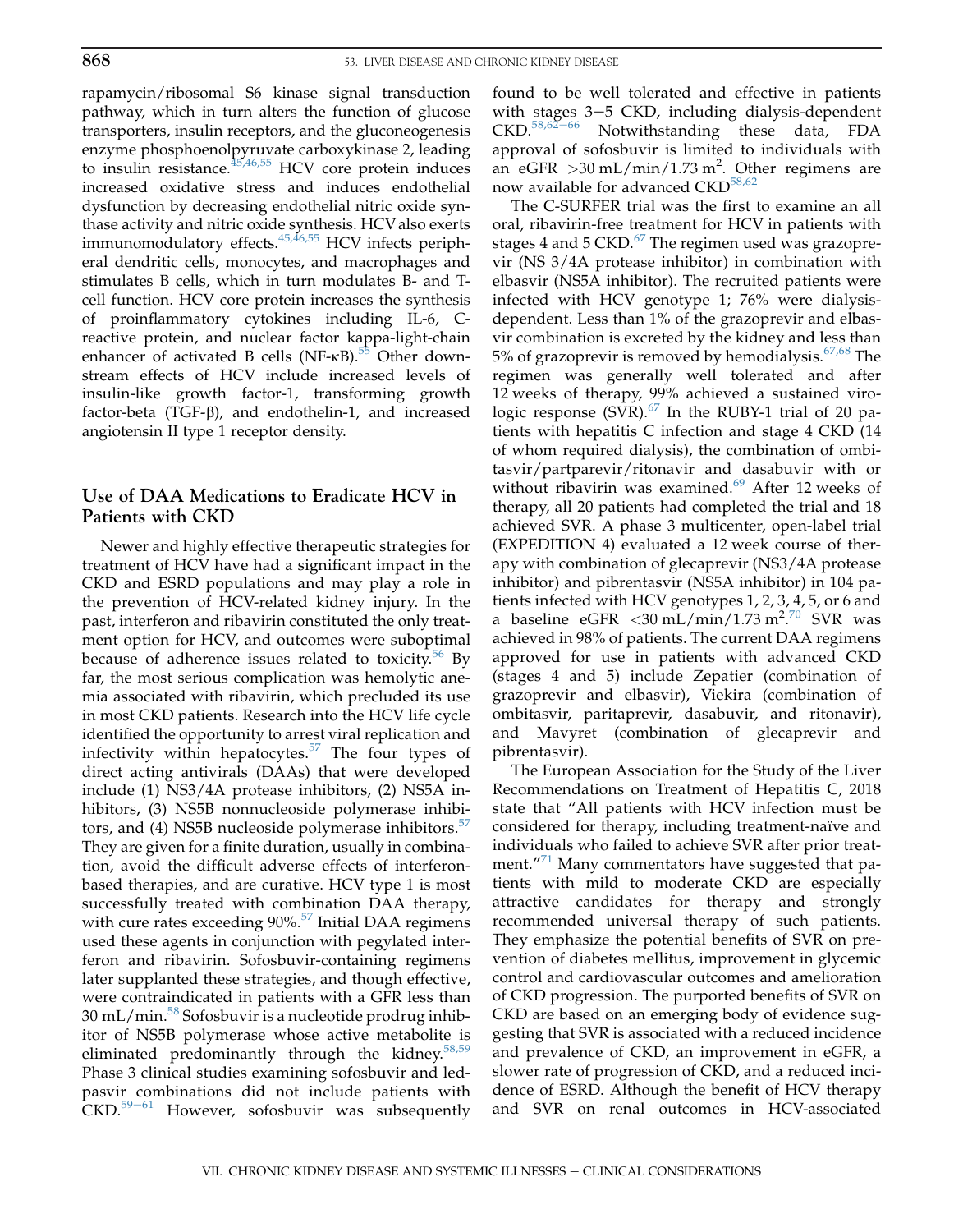glomerulonephritis is well established, the effects of therapy designed to achieve SVR on renal outcomes in the broader CKD population have not been entirely consistent. Moreover, studies are often compromised by small numbers of subjects, the frequent lack of an untreated control group, and heterogeneity in treatment regimens. These studies must also be interpreted in light of the bias inherent in the selection of patients for treatment.

Feng et al. $\frac{72}{2}$  $\frac{72}{2}$  $\frac{72}{2}$  performed a meta-analysis of 11 clinical trials involving 225 patients with HCV-associated glomerulonephritis treated with interferon-based antiviral therapy. They reported a 2.71 g/24 h decrease in urinary protein excretion associated with SVR. Mean S[Cr] fell by 0.23 mg/dL. Others have found that DAA therapy is associated with a full or partial remission of cryoglobulinemic glomerulonephritis in nearly twothirds of cases. $73$ 

Among 12,384 Taiwanese HCV-infected patients who were treated with pegylated interferon plus ribavirin and followed for over 8 years, the multivariateadjusted risk of ESRD, identified by administrative codes, was reduced by 85% compared with propensity score-matched untreated HCV controls. $44$  Among 919 HCV-infected patients treated with an interferon-based regimen in the same Taiwanese cohort, the 7-year cumulative incidence of CKD was lower by 58% in adjusted analysis compared with propensity score-matched un-treated HCV controls.<sup>[75](#page-14-0)</sup> Similar results have been reported by other investigators using interferon-based regimens to treat  $HCV^{37,74,76,77}$  $HCV^{37,74,76,77}$  $HCV^{37,74,76,77}$  In a cross-sectional study of 552 HCV-infected patients, there was a fivefold decrease in CKD in those who were treated with an interferon-based regimen during a 7-year follow-up.<sup>37</sup> Among 650 HCV-infected patients treated with interferon with or without ribavirin, the failure to achieve a SVR was associated with a 2.67-fold greater risk of developing CKD.<sup>[76](#page-14-0)</sup> Among 12,534 HCV-infected patients treated with pegylated interferon and ribavirin and followed for a mean of 3.3 years, antiviral therapy was associated with a lower risk of ESRD in adjusted analysis (HR 0.15).<sup>[74](#page-14-0)</sup> Consistent with these observations, Park et al.<sup>[77](#page-14-0)</sup> observed a 30% reduction in the risk of developing CKD among 55,000 newly diagnosed HCVinfected individuals treated with interferon with or without ribavirin or boceprevir, telaprevir, sofosbuvir, or simeprevir plus pegylated interferon and ribavirin or all oral therapy.

Similar benefits have been described among patients treated exclusively with DAA therapies. $58,78,79$ Sise et al. $58$  treated 98 HCV-infected patients with stages  $1-3$  CKD with a sofosbuvir-based regimen. In those with an eGFR less than  $60 \text{ mL/min} / 1.73 \text{ m}^2$  at baseline, a multivariate linear regression model indicated that SVR was associated with a 9.3 mL/min/  $1.73$  m<sup>2</sup> improvement in GFR over a 6-month posttreatment follow-up period. In contrast, no change in eGFR was observed in those with stage 1 or stage 2 CKD at baseline. However, this study did not include an untreated control group. Medeiros et al.<sup>[79](#page-14-0)</sup> also observed an increase in eGFR in HCV-infected patients 1 year after treatment with a sofosbuvir-based regimen.

In contrast, other studies show no improvement in renal outcome after DAA therapy and  $SVR$ <sup>[43,80,81](#page-13-0)</sup> A pooled analysis of phase 3 clinical trials of therapy with ombitasvir/paritaprevir/ritonavir or dasbuvir with or without ribavirin involving 5539 genotype 1 HCV-infected patients with stages  $2-5$  CKD and  $464$ placebo-treated controls followed for 52 weeks post treatment showed no significant change in eGFR from baseline, assessed 52 weeks after therapy. $81$  However, those patients with stage 1 CKD at baseline experienced a significant decline in eGFR. One year after treatment of 523 HCV-infected patients with mostly sofosbuvircontaining DAA regimens, the rate of decline in eGFR in those who achieved SVR was not different from untreated HCV-infected patients but was less than in treated patients who failed to achieve SVR.<sup>[80](#page-14-0)</sup> Rossi et al. $43$  also failed to find an association between SVR and the rate of eGFR decline in HCV/HIV coinfected patients.

First-generation DAAs have been associated with transient AKI during therapy, and in the case of telap-revir, with long-term reductions in eGFR.<sup>[82,83](#page-14-0)</sup> Several trials of second-generation DAAs report an increased, albeit low, incidence of AKI during therapy, which may occur more frequently with sofosbuvircontaining regimens and in those with more advanced CKD at baseline. $43,84-88$  $43,84-88$  However, this signal has not been observed in other trials.<sup>[58,89](#page-13-0)</sup> The use of different criteria among various trials to define adverse renal events confounds interpretation of data. A persistent reduction in eGFR measured 12 weeks after the end of therapy with second-generation DAAs as compared with baseline values has also been reported in many studies.<sup>[85,86,90,91](#page-14-0)</sup> Saxena et al.<sup>[84](#page-14-0)</sup> reported AKI, identified by administrative codes, in 2% of all patients treated with a sofosbuvir-containing regimen. However, the rate of AKI rose to 15% in those with an eGFR less than  $45 \text{ mL/min} / 1.73 \text{ m}^2$  at baseline. Among  $43 \text{ HCV}$ infected patients treated with sofosbuvir-containing regimens, eGFR fell more than  $6 \text{ mL/min} / 1.73 \text{ m}^2$  at the end of therapy and, in those with cirrhosis, failed to recover 24 weeks after therapy. A meta-analysis of 13 trials which included 6884 HCV-infected subjects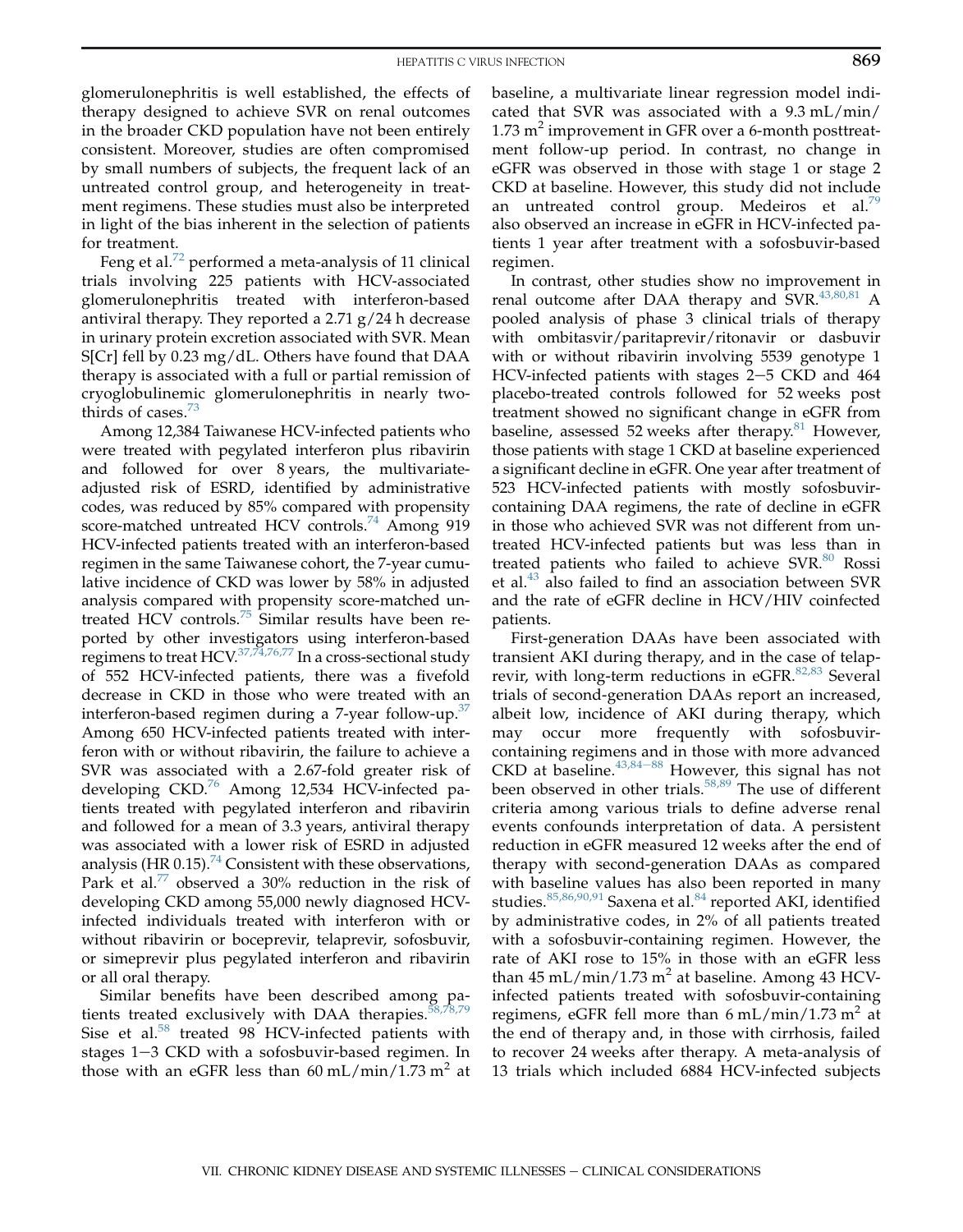found that DAA therapy was associated with renal functional deterioration in those with advanced CKD baseline. $92$  In contrast, the incidence of sosofovir-induced AKI was not increased among 98  $HCV$ -infected patients with stages  $1-3$  CKD at baseline who were treated with a sosofovir-based regimen. $58$ Although nearly 7% of patients experienced a transient episode of AKI with full recovery of renal function, in all but one case, the investigators deemed all these episodes to be unrelated to sofosbuvir therapy.

Several studies suggest that therapy of HCV-infected liver transplant recipients with antiviral therapy has a beneficial effect on renal outcomes. $93-95$  $93-95$  Satapathy et al. $94$  treated 204 liver transplant recipients with interferon and/or DAA and followed them for a median of 5.5 years. They found an 88% lower risk of CKD, a less steep rate of decline of eGFR over time and an 85% lower risk of ESRD in treated patients. Similarly, in a study of 99 HCV-infected liver transplant recipients with stage 2 CKD at baseline who were treated with pegylated interferon and ribavirin and followed for up to 5 years, SVR was associated with a  $16 \text{ mL/min} / 1.73 \text{ m}^2$  improve-ment in eGFR compared with nonresponders.<sup>[93](#page-15-0)</sup> However, among 31 treated patients with stage 3 CKD at baseline, there was no difference in eGFR between responders and nonresponders.

The decision whether or not to treat an HCV-infected individual suffering from late-stage CKD with a secondgeneration DAA entails consideration of the individual's kidney transplantation status. Immediate therapy may be warranted in living donor kidney transplant candidates, CKD due to HCV-related glomerulonephritis or in those suffering from advanced liver disease at high risk for decompensated liver failure. However, successful treatment of an HCV-positive candidate for a deceased donor kidney may result in a substantial delay or a lost opportunity for transplantation. The wait list for a kidney harvested from a deceased HCVpositive donor is on average one year shorter, and up to several years shorter, than for a HCV-negative deceased donor, giving HCV-positive recipients a sub-stantial advantage in securing a kidney transplant.<sup>[96](#page-15-0)</sup> Thus, deferring DAA therapy until after kidney transplantation may result in a substantial reduction in wait time. This advantage is greater in geographic regions with a high prevalence of anti-HCV seropositive deceased kidney donors and in those regions with a long wait list. Of course, patient preference and whether or not the local kidney transplant center accepts anti-HCV seropositive deceased donor kidneys are of paramount importance. Other considerations include HIV coinfection, which may increase the risk of decompensated liver failure, dialysis vintage which determines accumulated wait time credit, the average wait time for a deceased donor kidney in the local geographic area, and the HCV genotype which determines the complexity of treatment.

### HEPATITIS B VIRUS INFECTION

Controversy also surrounds the relationship between CKD and HBV infection. A meta-analysis of four longitudinal studies which included 184,937 subjects, 36,192 of whom were infected with HBV, found that HBV infection was associated with incident ESRD (HR 3.78 [1.48,6.25]) as well as incident CKD, however, the latter association did not achieve statistical significance.<sup>[97](#page-15-0)</sup> In contrast, the meta-analysis found no relationship between HBV infection and the prevalence of CKD in seven cross-sectional or case-control studies which included 109,889 subjects, 8023 of whom were infected with HBV. The meta-analysis also found no relationship between HBV infection and the prevalence of proteinuria. More recently, several large studies have confirmed the association of HBV with CKD. Si et al.<sup>[98](#page-15-0)</sup> found an association between HBV infection and incident CKD, identified by administrative codes, among 469,459 subjects followed for 9.1 years, of which 14,871 were sero-positive for HB surface antigen. Similarly, Hong et al.<sup>[99](#page-15-0)</sup> found an association between HBV infection and incident proteinuria, but not incident eGFR  $\langle 60 \text{ mL/min/} \rangle$ 1.73  $\mathrm{m}^2$ , among 299,913 subjects followed for 5.6 years, of which 11,209 were seropositive for HB surface antigen. Unlike the aforementioned meta-analysis, Kim et al. $100$  found an association between HBV infection and prevalent eGFR  $<$  60 mL/min/1.73 m<sup>2</sup> and proteinuria among 265,086 subjects, of which 10,048 were seropositive for HB surface antigen.

Many of the same limitations identified in studies of HCV infection and CKD also apply to studies that address the relationship between HBV infection and CKD. Similarly, the mechanisms invoked to explain the effects of HBV infection on the development and progression of CKD are analogous to those postulated to mediate the effects of HCV infection on CKD. Proposed mediators include enhanced oxidative stress, upregulation of inflammatory cytokines, insulin resistance, modulation of immune responses, and cytopathic effects of HBV on renal tissue.

Therapy of HBV-associated glomerulonephritis with an interferon-based regimen or with lamivudine leads to remission of proteinuria in nearly two-thirds of cases and reduces the risk of progression to  $ESRD$ .<sup>[52,101](#page-13-0)-103</sup> Eradication of HBV infection reduced the risk of incident ESRD in a propensity-matched cohort of HBV-infected subjects with  $CKD<sup>103</sup>$  $CKD<sup>103</sup>$  $CKD<sup>103</sup>$  On the other hand, most of the nucleos(t)ide analogs used to treat HBV infection have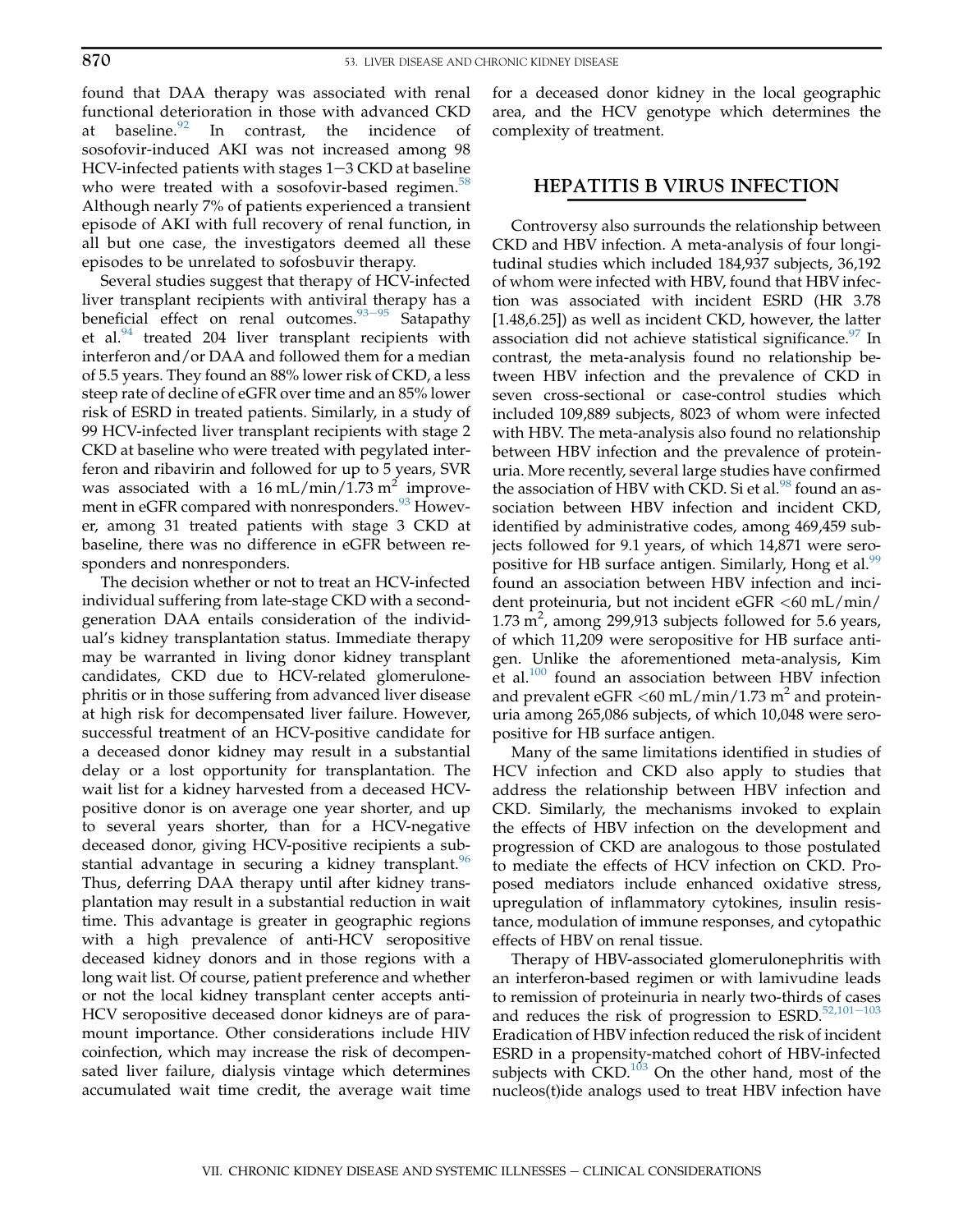been associated with deterioration of renal function, likely related to the nephrotoxicity of these agents. $104$ The sole exception is tebivudine which was associated with an increase in eGFR in treated patients which persisted after  $4-6$  years of follow-up. The mechanisms responsible for this effect are unclear insofar as no relationship was observed between sustained viral response and the improvement in eGFR.<sup>[104](#page-15-0)</sup>

### NONALCOHOLIC FATTY LIVER DISEASE

Nonalcoholic fatty liver disease (NAFLD) represents a burgeoning public health concern of enormous importance. NAFLD is defined by the accumulation of liver fat exceeding 5% of liver weight in the absence of significant alcohol intake or other secondary causes of chronic liver disease. $105-111$  $105-111$  NAFLD encompasses a spectrum of liver injury ranging from simple steatosis to the more severe inflammatory form, nonalcoholic steatohepatitis (NASH), and ultimately advanced fibrosis and cirrhosis. $105-111$  20-30% of the adult population of west-ern countries are estimated to suffer from NAFLD.<sup>[105](#page-15-0)-111</sup> The prevalence of NALFD is even greater among the obese and among diabetics. NAFLD is generally regarded as the hepatic manifestation of the metabolic syndrome.

Complex interrelationships have been proposed to explain cross talk between the liver and kidney in NAFLD. Cross talk may be mediated by the synthesis and systemic release of proinflammatory and procoagulant factors released by steatotic, necrotic, and apoptotic hepatocytes, nonparenchymal Kupffer cells and hepatic stellate cells. Cross talk may also be mediated by insulin resistance or dyslipidemia associated with NAFLD. Specifically, NAFLD has been associated with increased circulating levels of inflammatory cytokines and other inflammatory mediators (TNF- $\alpha$ , TGF- $\beta$ , IL-6, and Creactive protein), a procoagulant profile (increased plasminogen activator inhibitor-1, decreased tissue plasminogen activator, and decreased fibrinolytic factors), and evidence of increased oxidative stress. $105-111$  $105-111$ Increased production of fetuin A by the liver in NAFLD promotes insulin resistance by inhibiting insulin signal transduction and by reducing adiponectin levels in adi-pose tissue and in plasma.<sup>[105](#page-15-0)–111</sup><sup> $\Lambda$ </sup> fall in adiponectin levels reduces activation of the energy sensor,  $5'$  adenosine monophosphate activation protein kinase, which in turn acts to decrease insulin sensitivity and induce insulin resistance and dyslipidemia. These effects are mediated by the influx of free fatty acids into the liver to increase liver gluconeogenesis, lipogenesis, and fatty acid oxidation. $105-111$  $105-111$  These actions promote hepatic inflammation, cell proliferation, and fibrosis. An increase in proinflammatory cytokines and a decrease in protective adipokines released from inflamed visceral adipose tissue may also contribute to both liver and kidney injury. $105-111$  $105-111$  These metabolic alterations make the liver both a target and a contributor to a systemic inflammatory response in which the kidney is also a target. In addition, endothelial dysfunction and activation of the renin-angiotensin system have been postulated to play a role in liver-kidney cross talk in NAFLD.

Despite the elucidation of intricate pathways that might mediate liver-kidney cross talk in this disorder, the clinical data supporting the role of NAFLD in promoting CKD remains controversial. Recent studies have demonstrated an association between NAFLD and CKD which survives multivariate analysis, leading to the suggestion that NAFLD may be an independent risk factor for the development and progression of CKD.<sup>[105](#page-15-0)-111</sup> However, NAFLD and CKD share multiple common risk factors, and both have been associated with abdominal obesity, hypertension, diabetes mellitus, dyslipidemia, and insulin resistance. $105-111$  $105-111$  The paramount issue revolves around the role that common pathogenic mechanisms and shared risk factors play, and whether or not the purported effects of NAFLD on the progression of CKD are truly independent of these shared risk factors.

Most studies demonstrate an association between the presence and the severity of NAFLD and the risk and severity of CKD after adjusting for traditional risk factors. In these cohorts, the prevalence of CKD in patients with NAFLD ranges from  $10\%$  to  $20\%$ .<sup>[112](#page-15-0)</sup> In addition, most liver biopsy cohorts have shown a correlation between the histologic severity of NASH and renal dysfunction.<sup>[112](#page-15-0)</sup>

Musso et al.<sup>[112](#page-15-0)</sup> performed a meta-analysis of 20 crosssectional and 13 longitudinal studies that included nearly 64,000 screened individuals. Patient-level data were available in nearly half of the subjects. Prevalent CKD was over twice as common in NAFLD compared with controls, and incident CKD was 1.8 times more common in NAFLD compared with controls. The severity of NAFLD was associated with the severity of CKD. In adjusted analyses of liver biopsy studies, the presence of NASH increased the prevalence of CKD by 2.5-fold, and increased the incidence of CKD by over 2-fold compared with simple steatosis. The presence of advanced fibrosis increased the prevalence of CKD by 5.2-fold and increased the incidence of CKD by 3.3-fold compared with nonadvanced fibrosis.

Mantovani et al. $^{113}$  $^{113}$  $^{113}$  performed a meta-analysis of nine prospective or retrospective observational cohorts consisting of nearly 100,000 subjects followed for a mean of 5.2 years. They found that NAFLD was associated with a 40% increase in the incidence of CKD. Furthermore, increased severity of NAFLD was associated with an increased risk of developing CKD.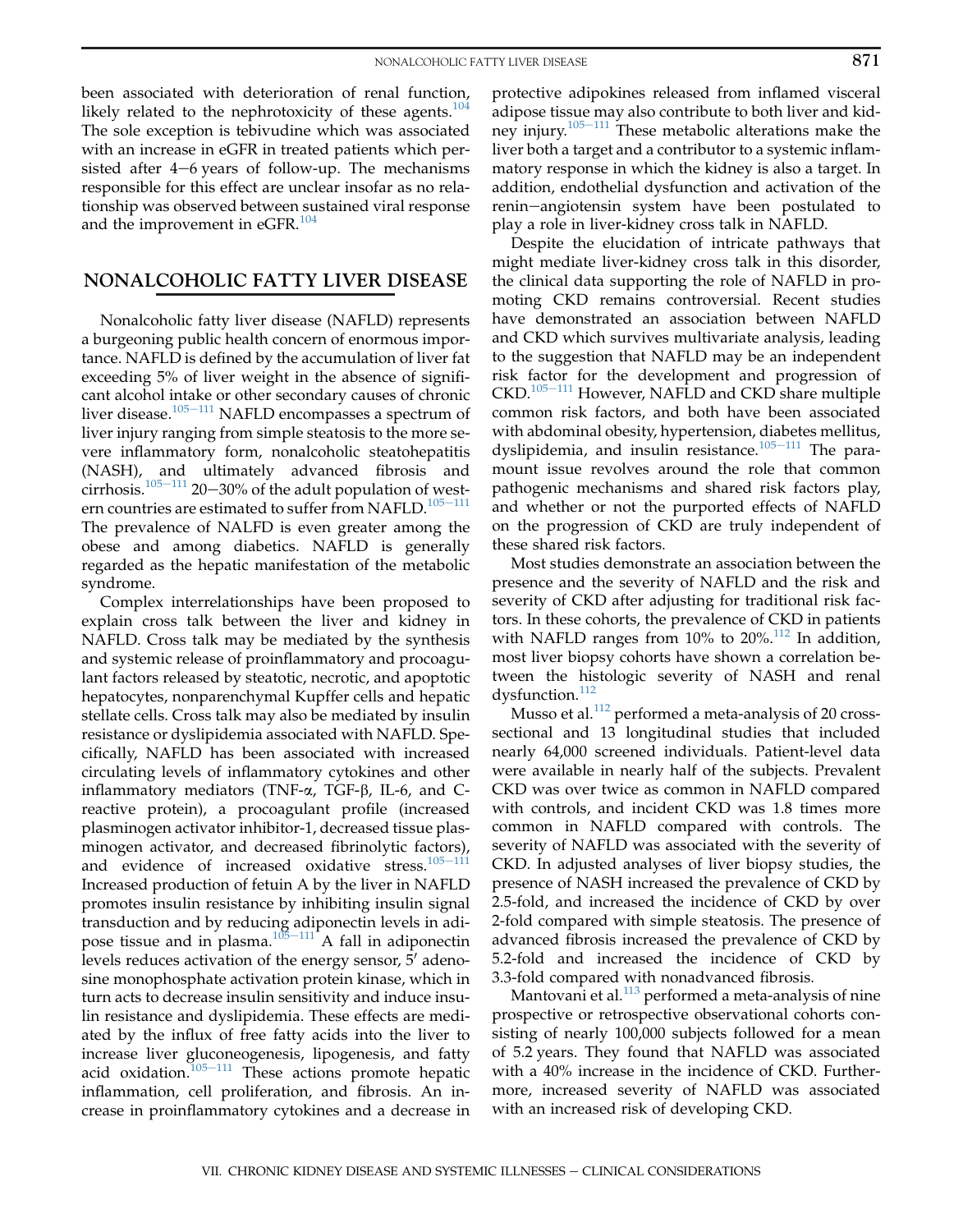Newer noninvasive techniques to detect NAFLD have recently been employed to study the relationship between CKD and NAFLD. The use of transient elastography to generate a controlled attenuation parameter score to quantitate steatosis and a liver stiffness score to quantitate fibrosis led to the observation that over 85% of patients with CKD had NAFLD, and that the severity of CKD correlated with the severity of hepatic steatosis.<sup>[114](#page-15-0)</sup> Similar findings have been reported by other investigators.  $^{115,116}$  $^{115,116}$  $^{115,116}$ 

The limitations of the studies that report an association between NAFLD and CKD are significant and arguably compromise the validity of conclusions drawn from the accumulated data. The observational nature of these studies does not allow for a conclusion of causality. Despite utilization of multivariate analysis, residual unmeasured confounding factors cannot be excluded. Studied cohorts have been heterogeneous and vary by age, ethnicity, duration of follow-up, and prevalence of diabetes and hypertension. In addition, there is heterogeneity of kidney disease outcome parameters. Most population-based cohort studies rely on liver enzyme abnormalities or ultrasound examination to diagnose NAFLD without liver biopsy confirmation. Even liver biopsy diagnosis is subject to sampling error, because NAFLD may be patchy in distribution. Moreover, cohorts that underwent liver biopsies have been small in size, generally lack a control group, and suffer from selection bias. Misclassification of NAFLD cases due to the low sensitivity of liver enzyme abnormalities and ultrasound examination may obscure relationships between NAFLD and CKD. Ultrasound-based diagnosis is subjective and qualitative in nature and in cases where less than 30% of hepatocytes are steatotic, the sensitivity is limited to  $60-90\%$ .<sup>[105](#page-15-0)–111</sup> However, in more severe NAFLD, the sensitivity rises to  $85-94\%$  with a specificity in the mid-90s range. Use of abnormal liver enzymes as a surrogate marker for NAFLD lacks both sensitivity and specificity. In fact, liver enzyme tests may be normal in up to 50% of patients with  $NAFLD.<sup>105–111</sup>$  $NAFLD.<sup>105–111</sup>$  $NAFLD.<sup>105–111</sup>$ 

Misclassification of CKD cases due to overestimation of kidney function in liver disease may also obscure relationships between NAFLD and CKD. The equations used to estimate GFR overestimate renal function in severe liver disease and underestimate the incidence and prevalence of CKD in this population, which may mask relationships between NAFLD and CKD. Although patients with cirrhosis were excluded from most studies, S[Cr] tends to be lower in patients with severe liver disease due to muscle wasting, reduced hepatic generation of creatinine from creatine, and increased tubular secretion of creatinine.

### MECHANISMS OF KIDNEY-LIVER CROSS TALK

The existence of renal-hepatic cross talk has been clearly established in animal models of CKD. However, to what extent these experimental observations in animal models of CKD can be extrapolated to CKD in humans is not clear. Unilateral nephrectomy promotes liver injury and the development of steatohepatitis. Unilateral nephrectomy is associated with dysregulation of lipid metabolism, insulin resistance, hyperglycemia, and a redistribution of fat from adipose to nonadipose tissue. $117$  There is evidence of ectopic fat deposition in the liver and kidney and increased oxidative stress and upregulation of TGF- $\beta$  in both organs. These metabolic alterations are mediated by the renin-angiotensin system insofar as angiotensin-converting enzyme inhibitors reverse these effects.

Studies performed by Park et al. $118$  have implicated inflammatory cytokines as the primary mediators of remote hepatic injury associated with renal disease. Bilateral nephrectomy in the rat was associated with elevated transaminase levels and hepatocellular injury characterized by apoptosis and inflammation. These distant effects on the liver were attributed to increased synthesis and release of IL-17A by intestinal Paneth cells. Increased systemic delivery of IL-17A to the liver by circulating macrophages induced hepatic neutrophil infiltration, hepatic cellular necrosis and apoptosis, transaminitis, and increased hepatic expression and release of IL-6 and TNF-a. The latter cytokines magnified tissue injury. Administration of neutralizing antibodies to IL-17A, genetic deficiency of IL-17A, or genetic or pharmacologic depletion of Paneth cells reduced hepatic injury after bilateral nephrectomy, supporting the putative role of IL-17A in mediating the remote effects of renal injury on the liver. Also of interest is the observation that bilateral nephrectomy exacerbated hepatic injury after hepatic ischemia reperfusion.

Studies by other investigators have focused on the role of oxidative stress in mediating remote hepatic injury associated with renal disease.<sup>119-[121](#page-15-0)</sup> Following bilateral nephrectomy in rats, hepatic lipid peroxidation products increased, whereas levels of the antioxidant molecule glutathione decreased.<sup>[121](#page-15-0)</sup> Enzyme markers of liver injury were transiently increased in association with histologic evidence of hepatic cellular injury including apoptosis, leukocyte infiltration, and vascular congestion. Levels of TNF-a and the antiinflammatory cytokine IL-10 were elevated. An important role for increased oxidant stress in mediating these remote effects on the liver was suggested by the ability of infused reduced glutathione to partially prevent hepatic injury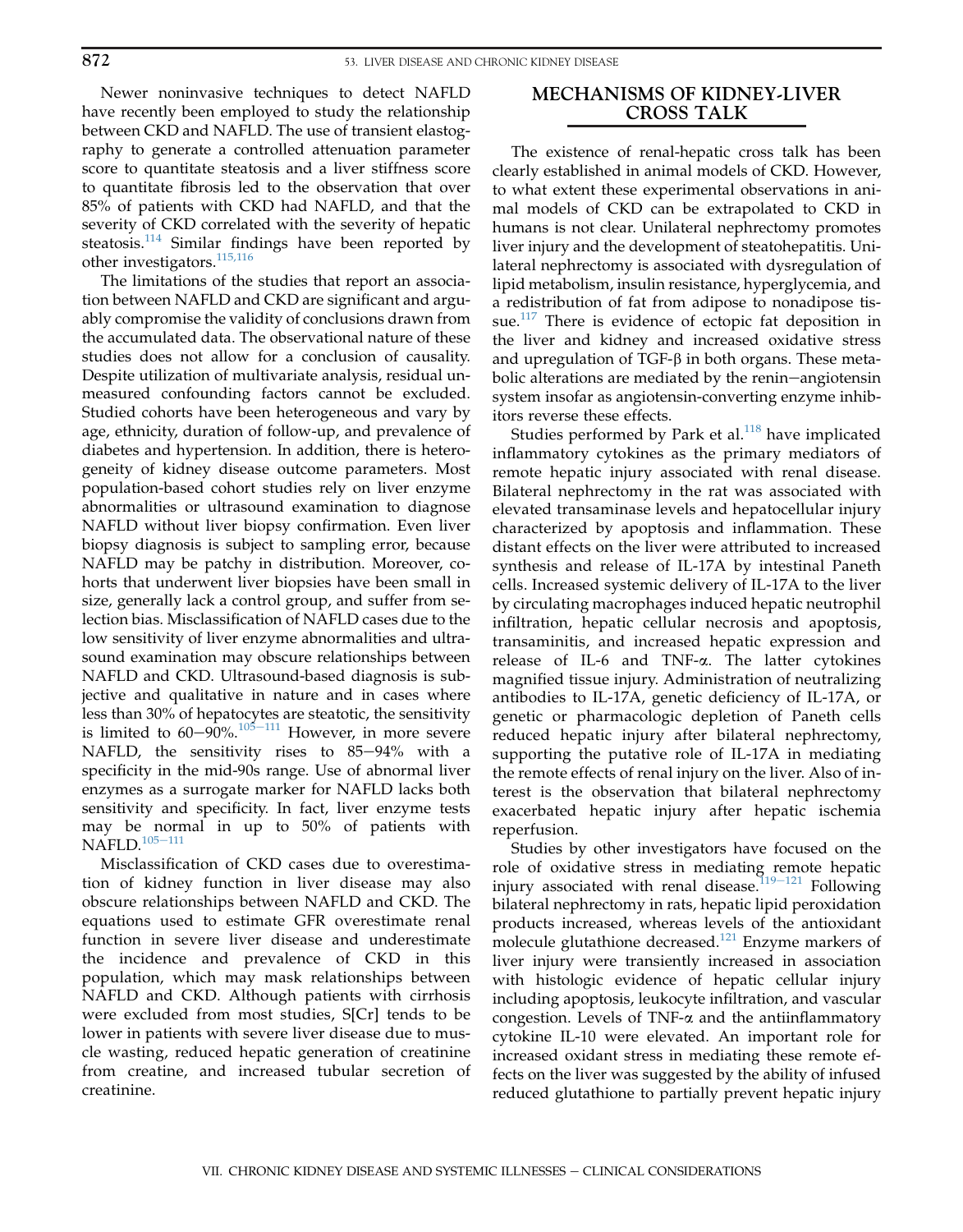and blunt hepatic lipid peroxidation. An important role for increased oxidative stress in mediating kidney/liver cross talk was also demonstrated in a protein overload nephropathy model.<sup>[119,120](#page-15-0)</sup>

### HEPATIC DRUG METABOLISM

CKD alters the pharmacokinetics of over 75 drugs whose elimination depends on nonrenal, predominantly hepatic, clearance. In general, CKD is associated with reduced hepatic drug clearance, although in some cases hepatic clearance is enhanced. The magnitude of the change in hepatic drug clearance generally correlates with the degree of renal functional impairment.

Cytochrome P450 (CYP) enzymes are a superfamily of hemoproteins that play a key role in the metabolism of endogenous substrates, therapeutic agents, and environ-mental chemicals.<sup>[116,122](#page-15-0)-128</sup> The CYP3 family is responsible for most CYP-mediated drug metabolism. These enzymes are present in a variety of organs but are most abundant in the liver. $116,122-128$  Experimental evidence suggests CKD influences CYP-mediated hepatic drug metabolism by multiple different mechanisms: by directly inhibiting CYP enzyme activity, by influencing CYP gene transcription, and by acting at posttranslational and epigenetic levels.<sup>116,122-128</sup> The remote effects of CKD on CYP enzymes are likely mediated by both the accumulation of uremic toxins and by the generation of cytokine mediators.<sup>116,122-128</sup> Although CKD generally inhibits CYP enzyme activity and suppresses CYP protein expression, CYP inducibility is retained, with important clinical implications.<sup>[129,130](#page-15-0)</sup>

The effect of subtotal nephrectomy on hepatic drug clearance pathways has been studied by several investigators. Leblond et al. $129,130$  found a reduction in total hepatic microsomal CYP activity associated with a reduction in the protein expression of several hepatic CYP proteins. These changes paralleled a reduction in the clearance of drugs that are known substrates for these hepatic CYP enzymes. The reduction in CYP activity correlated with the severity of renal functional impairment in this as well as in other studies. $129-133$  $129-133$ Although total hepatic microsomal CYP activity was reduced, inducibility by dexamethasone and phenobar-bital was retained.<sup>[129,130](#page-15-0)</sup> The reduction in CYP protein expression was transcriptionally mediated, as evidenced by a parallel reduction in mRNA levels. The relationship between subtotal nephrectomy and CYP activity and protein expression has been replicated by other investigators, although the pattern of CYP alterations has not been entirely consistent. $131-135$  $131-135$ 

The metabolic activity of hepatic CYP2D was assessed in an isolated rat liver preparation using a specific CYP substrate as a probe. Hepatic drug clearance declined when normal rat livers or livers from rats made uremic with uranyl nitrate were perfused with uremic blood.<sup>136</sup> Hepatic drug clearance was restored when livers from uremic rats were perfused with normal blood. The rapidity of onset of the effects of uremic serum suggests a direct and reversible inhibitory effect of a circulating uremic toxin on CYP enzyme activity.

Michaud et al. $137$  showed that incubation of normal rat hepatocytes with serum from patients with CKD had a widespread suppressive effect on CYP enzyme activity and protein expression, and that these effects were mediated at a transcriptional level. Several small molecular weight uremic toxins have been identified that inhibit CYP activity in vitro at concentrations achieved in humans with  $CKD$ .<sup>[131,138](#page-16-0)</sup> Yoshitani et al. $^{138}$  $^{138}$  $^{138}$  found that incubation of hepatic microsomal preparations from normal livers with uremic serum obtained from rats with bilateral ureteral ligation reduced the metabolism of a specific CYP substrate probe, and that this effect was reproduced by exposure of the microsomal preparations to the putative uremic toxin indoxyl sulfate. Barnes et al.<sup>[131](#page-16-0)</sup> found a potent suppressive effect of several known uremic toxins on CYP activity in human liver microsomes. These data support the hypothesis that circulating uremic toxins mediate the inhibitory effects of CKD on CYP activity, protein expression, and mRNA levels. It would follow that removal of these toxins by RRT or kidney transplantation would restore hepatic drug metabolism. Several studies have demonstrated that both RRT and kidney transplantation reverse the inhibitory effects of uremic serum on the hepatic clearance of drugs that are specific substrates for hepatic CYP enzymes, as well as on hepatic CYP protein expression and mRNA levels in hepatocyte microsomal preparations and in isolated hepatocytes.<sup>[139,140](#page-16-0)</sup>

The inhibitory factor in CKD serum has been isolated to a serum fraction that contained parathyroid hormone and proinflammatory cytokines.<sup>[137](#page-16-0)</sup> Several investigators have suggested that proinflammatory cytokines such as IL-6, TNF-a, and NF-kB mediate the effects of CKD on CYP activity and protein expression. The NF- $\kappa$ B signaling pathway may be the final common pathway transducing the suppressive effects of other proinflammatory cytokines. Michaud et al. $139$  proposed that the inhibitory effects of uremic human serum on CYP expression in normal rat hepatocytes were mediated by NF-kB, because inhibition of NF-kB reversed these effects. Michaud et al. $^{141}$  $^{141}$  $^{141}$  also suggested a prominent role for elevated parathyroid hormone levels in mediating the suppressive effects of uremic sera on CYP activity and protein synthesis and went on to hypothesize that this effect is mediated through NF-kB. The suppressive effects of serum from rats made uremic with subtotal nephrectomy on CYP protein expression, mRNA levels,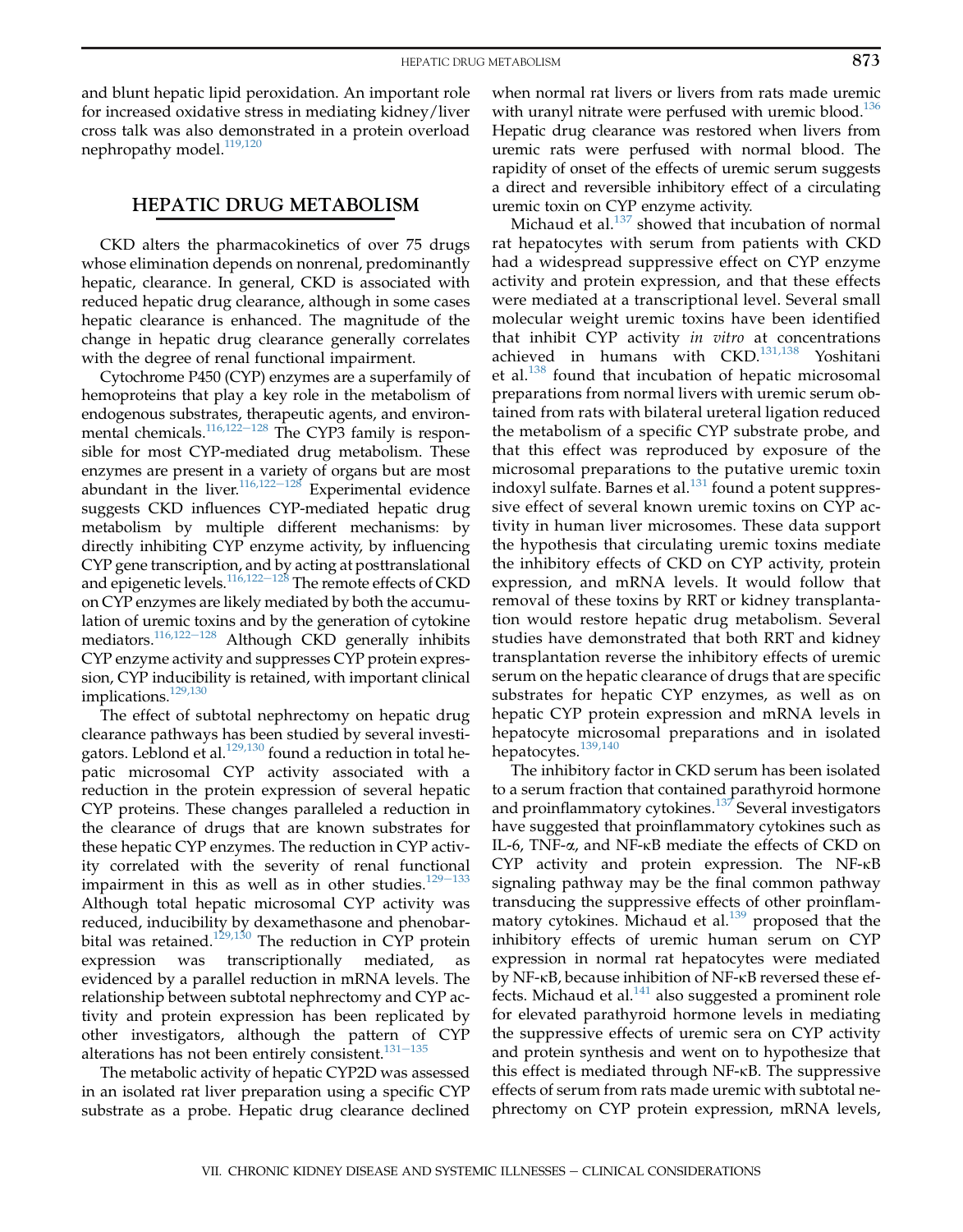and enzyme activity in preparations of normal rat hepatocytes correlated with parathyroid levels. These effects were reversed by parathyroidectomy or depletion of parathyroid hormone by immunoadsorption and were restored by administration of exogenous parathyroid hormone. Inhibition of NF-kB prevented the effects of exogenous parathyroid hormone on CYP activity. However, other investigators failed to find a correlation between CYP activity and parathyroid hor-mone levels.<sup>[140](#page-16-0)</sup>

In a subtotal nephrectomy model, Velenosi et al. $142$ proposed that the effects of CKD on hepatic CYP activity, protein expression, and mRNA levels occur both at transcriptional and epigenetic levels. Several CYP isoforms are transcriptionally regulated by the nuclear receptors pregnane X receptor and hepatic nuclear factor 4a. These investigators demonstrated reduced nuclear receptor binding and decreased histone acetylation of CYP promoter regions in CKD animals. Interestingly, Gu et al.<sup>[143](#page-16-0)</sup> have shown that the ability of TNF- $\alpha$  to suppress CYP3A4 is mediated by NF-kB. NF-kB prevents the association of the pregnane X receptor with the retinoid X receptor, which in turn prevents the heterodimer from binding to the promoter region of CYP3A4. Wata-nabe et al.<sup>[144](#page-16-0)</sup> reported that CYP3A was downregulated in rat primary hepatoctyes by parathyroid hormone through multiple signal transduction pathways. Increased intracellular cyclic adenosine monophosphate levels led to activation of phosphatidylinositol 3-kinase-protein kinase B/protein kinase C/protein kinase A/NF-kB pathways which ultimately suppressed pregnane X receptor activity. They further demonstrated that administration of a calcimimetic partially reversed CYP inhibition in a subtotal nephrectomy model. Thus, the NF-kB pathway may be crucial to interactions between CKD and hepatic CYP activity and may represent a final common pathway for the effects of proinflammatory cytokines and PTH on CYP activity.

Using specific hepatic CYP substrates as probes to assess hepatic CYP activity in humans, investigators have confirmed that experimental observations on interactions between CKD and CYP activity translate to clin-ical practice.<sup>[116,122](#page-15-0)-128</sup> Reductions in CYP activity observed in experimental models parallel increased bioavailability of numerous drugs known to be specific CYP substrates in humans with both dialysisdependent and nondialysis-dependent  $CKD$ .<sup>[116,122](#page-15-0)-128</sup> The magnitude of the effects of CKD on hepatic drug metabolism correlates with renal function, and the effects are reversed by RRT or kidney transplantation.

Active transport of drugs across the sinosoidal membrane of hepatocytes to access hepatic metabolic enzymes is mediated by transporters such as the organic anion transporting polypeptide family of transporters, expressed on the sinosoidal surface of hepatocytes.<sup>[116,122](#page-15-0)-128</sup> P-glycoprotein and multidrug resistance-associated protein-2 are energy-dependent efflux transporters on the canalicular membrane of hepatocytes, responsible for extrusion of drug metabolites into bile canaliculi.<sup>[116,122](#page-15-0)-128</sup> Drug uptake and efflux transporters regulate intracellular exposure of substrates to hepatic CYP and may be rate-limiting for hepatic drug metabolism. These transporters are also expressed on renal proximal tubules and enterocytes. $\frac{116,122-128}{ }$  $\frac{116,122-128}{ }$  $\frac{116,122-128}{ }$ 

Hepatic organic anion transporting polypeptide protein-mediated uptake of specific drug probes is reduced in humans with ESRD.<sup>[126](#page-15-0)</sup> In addition, organic anion transporting polypeptide activity is inhibited *in vitro* by uremic toxins.<sup>[145](#page-16-0)</sup> In a subtotal nephrectomy model and in *in vitro* studies of normal rat hepatocytes incubated with uremic rat serum, Naud et al. $146$ showed reduced organic anion transporting polypeptide protein expression in the absence of changes in mRNA levels. However, data on the effects of CKD on P-glycoprotein and multidrug resistanceassociated protein expression and mRNA levels in the subtotal nephrectomy model have been inconsistent.[146,147](#page-16-0)

Although the majority of drug metabolized by the liver undergoes oxidation, the hepatic elimination of other drugs is mediated by conjugation reactions, including glucuronidation and acetylation, mediated by the enzyme uridine diphosphate-glucuronosyl transferase, and N-acetyl-transferase, respectively.[122,123,126,148](#page-15-0) Using drug probes, investigators have demonstrated reduced hepatic acetylation in humans with ESRD.<sup>[122,123](#page-15-0)</sup> Reversal of the uremic milieu by renal transplantation restores hepatic clearance of drugs whose elimination is dependent on acetyla-tion.<sup>[122,123](#page-15-0)</sup> Similarly, normal rat hepatocytes incubated with uremic serum from rats which had undergone subtotal nephrectomy show reduced N-acetyl-transferase activity and protein expression mediated at a transcriptional level. $148$  These effects were reversed by parathyroidectomy and reproduced by incubation of rat hepatocytes with exogenous parathyroid hormone. Using drug probes, investigators have also demonstrated reduced hepatic drug glycuronidation in humans with CKD, the magnitude of which correlated with the level of renal function.<sup>[126](#page-15-0)</sup> P-cresol, a putative uremic toxin, inhibited uridine diphosphate-glucuronosyl transferase activity in human liver microsomes. $^{131}$  $^{131}$  $^{131}$  However, other experimental data have yielded inconsistent results. No changes in uridine diphosphate-glucuronosyl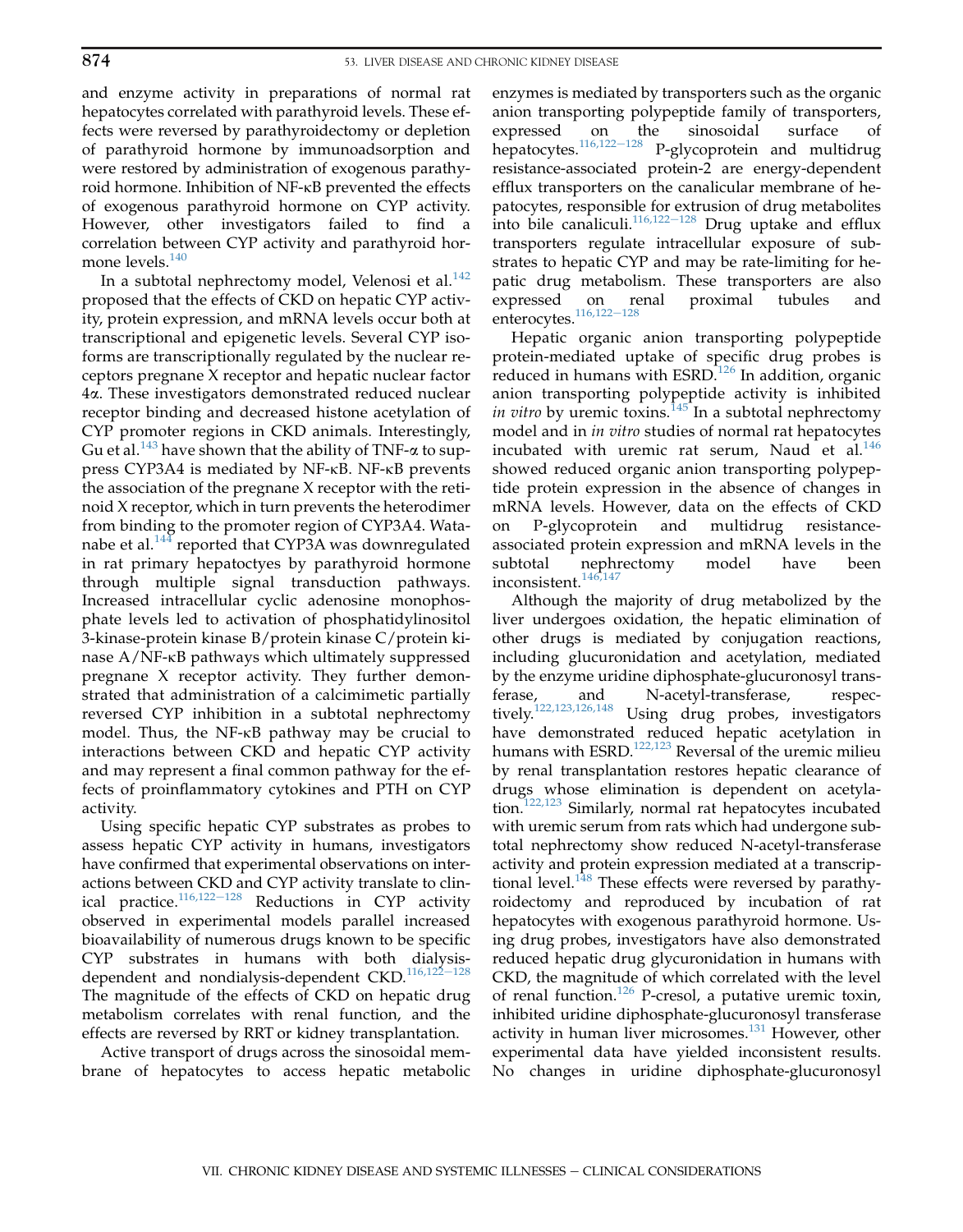<span id="page-12-0"></span>transferase activity or in protein expression were observed in a subtotal nephrectomy model of CKD in the rat. $149$ 

Adding further complexity to the situation is the fact that effects of CKD on hepatic CYP and drug transporter protein function may not necessarily translate into the change in serum drug concentration that might be expected from the observed changes in hepatic metabolism. CKD may have effects on CYP and drug transporter protein activity in the intestine or kidney than are opposite to those seen in the liver. Furthermore, CKD may have additional effects on organ perfusion, drug plasma protein binding and volume of distribution, renal clearance, and extrahepatic metabolism that offset or magnify the effects of CKD on the hepatic metabolism of a given drug. Thus, the net effect on drug pharmacokinetics is a complex interplay between all these competing or complementary actions, and further translational research will be critical.

### CONCLUSIONS

Accumulating evidence derived from basic science and clinical studies supports the existence of bidirectional cross talk between the kidney and the liver. These studies suggest that chronic liver disease promotes the development and accelerates the progression of CKD, and that CKD accelerates the progression of chronic liver disease. The data are most robust for interactions between the kidney and decompensated liver disease in the context of HRS-CKD, in HCV-related liver disease and in NAFLD. Upregulation of proinflammatory cytokines plays a paramount role in mediating these interactions. CKD also alters hepatic drug metabolism via effects on hepatic CYPs and hepatic drug transporter proteins, mediated by the accumulation of uremic toxins and release of proinflammatory cytokines. These interactions significantly influence drug dosing in patients with combined liver and renal disease. Opportunities for future research may be directed toward enhancing our understanding of the molecular pathways that mediate liver-kidney cross talk. Elucidation of the complex interactions between the liver and kidney may lead to therapeutic interventions directed toward slowing the progression of both liver and kidney disease and may provide novel therapeutic strategies, directed primarily toward the liver, to retard the progression of CKD in patients with combined liver and kidney disease. The emergence of newer DAAs warrant a reappraisal of the effects of sustained viral remission on the progression of CKD, to better inform our therapeutic decisions in HCV-infected patients with CKD.

### References

- 1. Davenport A, Sheikh MF, Lamb E, Agarwal B, Jalan R. Acute kidney injury in acute-on-chronic liver failure: where does hepatorenal syndrome fit? Kidney Int  $2017;92(5):1058-70$ .
- 2. European Association for the Study of the Liver. EASL Clinical Practice Guidelines for the management of patients with decompensated cirrhosis. *J Hepatol* 2018; $69(2):406-60$ .
- 3. Gines P, Sola E, Angeli P, Wong F, Nadim MK, Kamath P. Hepatorenal syndrome. Nat Rev Dis Primers 2018;4(1):23.
- 4. Golestaneh L, Neugarten J. Dual organ duel: the hepatorenal axis. Adv Chron Kidney Dis 2017;24(4):253-60.
- 5. Sole C, Pose E, Sola E, Gines P. Hepatorenal syndrome in the era of acute kidney injury. Liver Int 2018;38(11):1891-901.
- 6. Angeli P, Gines P, Wong F, Bernardi M, Boyer TD, Gerbes A, et al. Diagnosis and management of acute kidney injury in patients with cirrhosis: revised consensus recommendations of the International Club of Ascites. J Hepatol 2015;62(4):968-74.
- 7. Wong F, Nadim MK, Kellum JA, Salerno F, Bellomo R, Gerbes A, et al. Working Party proposal for a revised classification system of renal dysfunction in patients with cirrhosis. Gut 2011;60(5):702-9.
- 8. Kostreva DR, Castaner A, Kampine JP. Reflex effects of hepatic baroreceptors on renal and cardiac sympathetic nerve activity. Am J Physiol 1980;238(5):R390-4.
- 9. Koyama S, Nishida K, Terada N, Shiojima Y, Takeuchi T. Reflex renal vasoconstriction on portal vein distension. Jpn J Physiol  $1986:36(3):441-50.$
- 10. Platt JF, Ellis JH, Rubin JM, Merion RM, Lucey MR. Renal duplex Doppler ultrasonography: a noninvasive predictor of kidney dysfunction and hepatorenal failure in liver disease. Hepatology 1994;20(2):362-9.
- 11. Maroto A, Gines A, Salo J, Claria J, Gines P, Anibarro L, et al. Diagnosis of functional kidney failure of cirrhosis with Doppler sonography: prognostic value of resistive index. Hepatology 1994;20(4 Pt 1):839-44.
- 12. Mindikoglu AL, Dowling TC, Wong-You-Cheong JJ, Christenson RH, Magder LS, Hutson WR, et al. A pilot study to evaluate renal hemodynamics in cirrhosis by simultaneous glomerular filtration rate, renal plasma flow, renal resistive indices and biomarkers measurements. Am J Nephrol 2014;39(6):  $543 - 52$ .
- 13. Claria J, Stauber RE, Coenraad MJ, Moreau R, Jalan R, Pavesi M, et al. Systemic inflammation in decompensated cirrhosis: characterization and role in acute-on-chronic liver failure. Hepatology 2016:64(4):1249-64.
- 14. Navasa M, Follo A, Filella X, Jimenez W, Francitorra A, Planas R, et al. Tumor necrosis factor and interleukin-6 in spontaneous bacterial peritonitis in cirrhosis: relationship with the development of renal impairment and mortality. Hepatology 1998;27(5):1227-32.
- 15. Fagundes C, Pepin MN, Guevara M, Barreto R, Casals G, Sola E, et al. Urinary neutrophil gelatinase-associated lipocalin as biomarker in the differential diagnosis of impairment of kidney function in cirrhosis. J Hepatol 2012;57(2):267-73.
- 16. Bairaktari E, Liamis G, Tsolas O, Elisaf M. Partially reversible renal tubular damage in patients with obstructive jaundice. Hepatology 2001;33(6):1365-9.
- 17. van Slambrouck CM, Salem F, Meehan SM, Chang A. Bile cast nephropathy is a common pathologic finding for kidney injury associated with severe liver dysfunction. Kidney Int 2013;84(1):192-7.
- 18. Angeli P, Piano S. Is type 2 hepatorenal syndrome still a potential indication for treatment with terlipressin and albumin? Liver Transplant 2015;21(11):1335-7.
- 19. Rodriguez E, Henrique Pereira G, Sola E, Elia C, Barreto R, Pose E, et al. Treatment of type 2 hepatorenal syndrome in patients awaiting transplantation: effects on kidney function and transplantation outcomes. Liver Transplant  $2015;21(11):1347-54$ .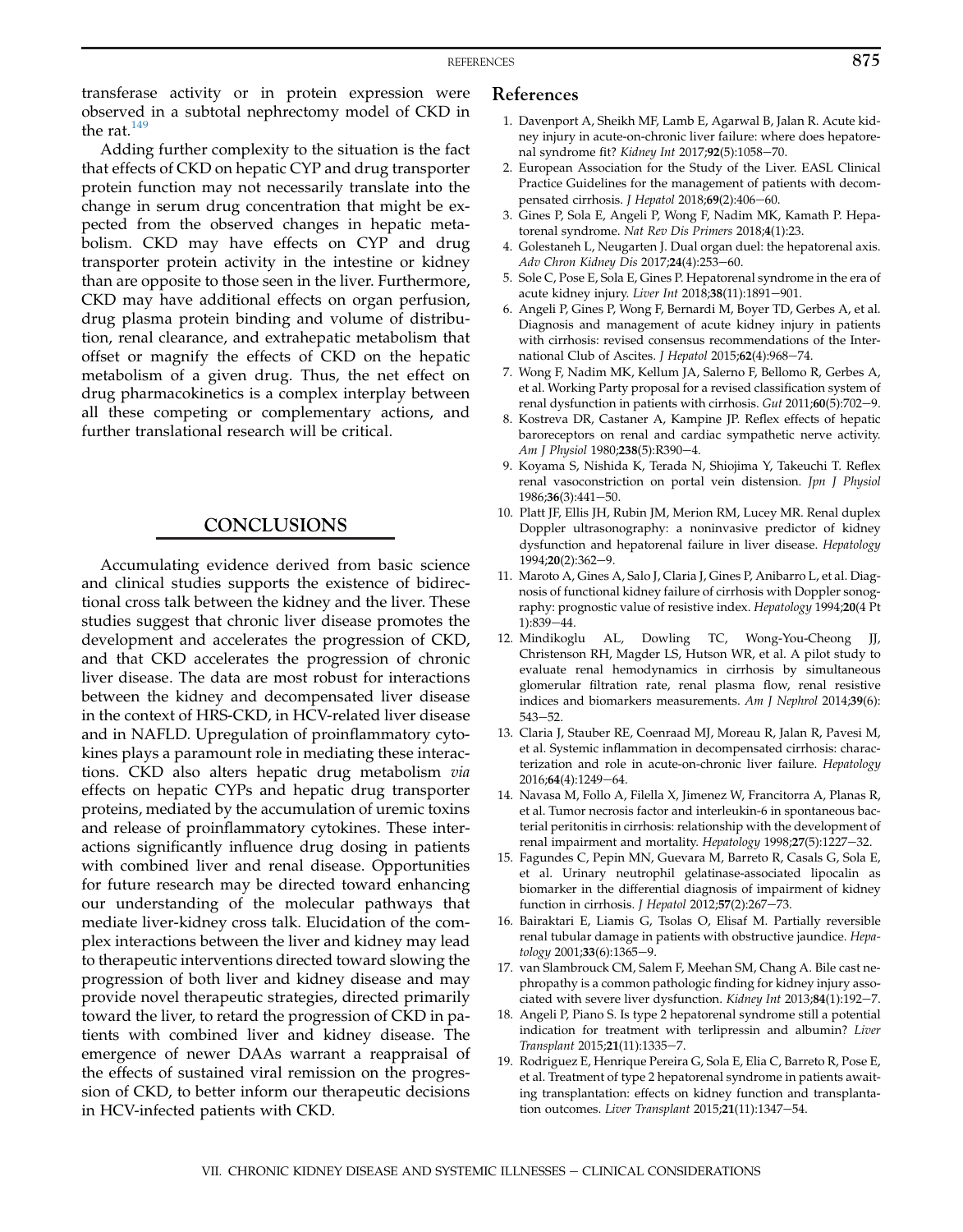<span id="page-13-0"></span>876 53. LIVER DISEASE AND CHRONIC KIDNEY DISEASE

- 20. Testino G, Ferro C, Sumberaz A, Messa P, Morelli N, Guadagni B, et al. Type-2 hepatorenal syndrome and refractory ascites: role of transjugular intrahepatic portosystemic stent-shunt in eighteen patients with advanced cirrhosis awaiting orthotopic liver transplantation. Hepatogastroenterology 2003;50(54):1753-5.
- 21. Desai N, Neugarten J, Dominguez M, Golestaneh L. Hepatic vein pressure predicts GFR in cirrhotic patients with hemodynamic kidney dysfunction. Phys Rep 2017;5(11).
- 22. Chang Y, Qi X, Li Z, Wang F, Wang S, Zhang Z, et al. Hepatorenal syndrome: insights into the mechanisms of intra-abdominal hypertension. Int J Clin Exp Pathol  $2013;6(11):2523-8$ .
- 23. <http://www.who.int/news-room/fact-sheets/detail/hepatitis-c>.
- 24. [www.cdc.gov/hepatitis/hcv/hcvfaq.htm#section1.](http://www.cdc.gov/hepatitis/hcv/hcvfaq.htm#section1)
- 25. Fabrizi F, Marcelli D, Bacchini G, Guarnori I, Erba G, Locatelli F. Antibodies to hepatitis C virus (HCV) in chronic renal failure (CRF) patients on conservative therapy: prevalence, risk factors and relationship to liver disease. Nephrol Dial Transplant 1994;  $9(7):780-4.$
- 26. Fabrizi F, Donato FM, Messa P. Association between hepatitis C virus and chronic kidney disease: a systematic review and meta-analysis. Ann Hepatol  $2018;17(3):364-91$ .
- 27. Tartof SY, Hsu JW, Wei R, Rubenstein KB, Hu H, Arduino JM, et al. Kidney function decline in patients with CKD and untreated hepatitis C infection. Clin J Am Soc Nephrol 2018;  $13(10):1471-8.$
- 28. Fabrizi F, Dixit V, Martin P, Messa P. Hepatitis C virus increases the risk of kidney disease among HIV-positive patients: systematic review and meta-analysis. J Med Virol 2016;88(3): 487-97.
- 29. Moe SM, Pampalone AJ, Ofner S, Rosenman M, Teal E, Hui SL. Association of hepatitis C virus infection with prevalence and development of kidney disease. Am J Kidney Dis 2008;51(6): 885-92.
- 30. Asrani SK, Buchanan P, Pinsky B, Rey LR, Schnitzler M, Kanwal F. Lack of association between hepatitis C infection and chronic kidney disease. Clin Gastroenterol Hepatol 2010;8(1):79-84.
- 31. Kurbanova N, Qayyum R. Association of hepatitis C virus infection with proteinuria and glomerular filtration rate. Clin Transl Sci 2015;8(5):421-4.
- 32. Tsui JI, Vittinghoff E, Shlipak MG, O'Hare AM. Relationship between hepatitis C and chronic kidney disease: results from the third national health and nutrition examination survey. J Am Soc Nephrol 2006;17(4):1168-74.
- 33. Rogal SS, Yan P, Rimland D, Lo Re 3rd V, Al-Rowais H, Fried L, et al. Incidence and progression of chronic kidney disease after hepatitis C seroconversion: results from ERCHIVES. Dig Dis Sci  $2016;61(3):930-6.$
- 34. Molnar MZ, Alhourani HM, Wall BM, Lu JL, Streja E, Kalantar-Zadeh K, et al. Association of hepatitis C viral infection with incidence and progression of chronic kidney disease in a large cohort of US veterans. Hepatology 2015;61(5):1495-502.
- 35. Tsui J, Vittinghoff E, Anastos K, Augenbraun M, Young M, Nowicki M, et al. Hepatitis C seropositivity and kidney function decline among women with HIV: data from the Women's Interagency HIV Study. Am J Kidney Dis 2009;54(1):43-50.
- 36. Tsui JI, Vittinghoff E, Shlipak MG, Bertenthal D, Inadomi J, Rodriguez RA, et al. Association of hepatitis C seropositivity with increased risk for developing end-stage renal disease. Arch Intern Med 2007;167(12):1271-6.
- 37. Satapathy SK, Lingisetty CS, Williams S. Higher prevalence of chronic kidney disease and shorter renal survival in patients with chronic hepatitis C virus infection. Hepatol Int 2012;6(1): 369-78.
- 38. Lai TS, Lee MH, Yang HI, You SL, Lu SN, Wang LY, et al. High hepatitis C viral load and genotype 2 are strong predictors of chronic kidney disease. Kidney Int 2017;92(3):703-9.
- 39. Lai TS, Lee MH, Yang HI, You SL, Lu SN, Wang LY, et al. Hepatitis C viral load, genotype, and increased risk of developing endstage renal disease: REVEAL-HCV study. Hepatology 2017;66(3): 784-93.
- 40. Peters L, Grint D, Lundgren JD, Rockstroh JK, Soriano V, Reiss P, et al. Hepatitis C virus viremia increases the incidence of chronic kidney disease in HIV-infected patients. AIDS 2012;26(15):  $1917 - 26$ .
- 41. Butt AA, Wang X, Fried LF. HCV infection and the incidence of CKD. Am J Kidney Dis 2011;57(3):396-402.
- 42. Mocroft A, Neuhaus J, Peters L, Ryom L, Bickel M, Grint D, et al. Hepatitis B and C co-infection are independent predictors of progressive kidney disease in HIV-positive, antiretroviral-treated adults. PLoS One 2012;7(7):e40245.
- 43. Rossi C, Saeed S, Cox J, Vachon ML, Martel-Laferriere V, Walmsley SL, et al. Hepatitis C virus cure does not impact kidney function decline in HIV co-infected patients. AIDS 2018;32(6):  $751 - 9.$
- 44. Lucas GM, Jing Y, Sulkowski M, Abraham AG, Estrella MM, Atta MG, et al. Hepatitis C viremia and the risk of chronic kidney disease in HIV-infected individuals. J Infect Dis 2013;208(8):  $1240 - 9$ .
- 45. Barsoum RS. Hepatitis C virus: from entry to renal injury–facts and potentials. Nephrol Dial Transplant  $2007;22(7):1840-8$ .
- 46. Barsoum RS, William EA, Khalil SS. Hepatitis C and kidney disease: a narrative review. *J Adv Res* 2017; $8(2):113-30$ .
- 47. Gopalani A, Ahuja TS. Prevalence of glomerulopathies in autopsies of patients infected with the hepatitis C virus. Am J Med Sci 2001;322(2):57-60.
- 48. Arase Y, Ikeda K, Murashima N, Chayama K, Tsubota A, Koida I, et al. Glomerulonephritis in autopsy cases with hepatitis C virus infection. Intern Med 1998;37(10):836-40.
- 49. McGuire BM, Julian BA, Bynon Jr JS, Cook WJ, King SJ, Curtis JJ, et al. Brief communication: glomerulonephritis in patients with hepatitis C cirrhosis undergoing liver transplantation. Ann Intern Med 2006;144(10):735-41.
- 50. Tong X, Spradling PR. Increase in nonhepatic diagnoses among persons with hepatitis C hospitalized for any cause, United States, 2004-2011. J Viral Hepat 2015;22(11):906-13.
- 51. El-Serag HB, Hampel H, Yeh C, Rabeneck L. Extrahepatic manifestations of hepatitis C among United States male veterans. Hepatology 2002;36(6):1439-45.
- 52. Available from: [www.cdc.gov/diabetes/statistics/esrd.](http://www.cdc.gov/diabetes/statistics/esrd)
- 53. Kasuno K, Ono T, Matsumori A, Nogaki F, Kusano H, Watanabe H, et al. Hepatitis C virus-associated tubulointerstitial injury. Am J Kidney Dis 2003;41(4):767-75.
- 54. Wornle M, Schmid H, Banas B, Merkle M, Henger A, Roeder M, et al. Novel role of toll-like receptor 3 in hepatitis C-associated glomerulonephritis. Am J Pathol 2006;168(2):370-85.
- 55. Chen YC, Chiou WY, Hung SK, Su YC, Hwang SJ. Hepatitis C virus itself is a causal risk factor for chronic kidney disease beyond traditional risk factors: a 6-year nationwide cohort study across Taiwan. BMC Nephrol 2013;14:187.
- 56. Perico N, Cattaneo D, Bikbov B, Remuzzi G. Hepatitis C infection and chronic renal diseases. Clin J Am Soc Nephrol 2009;  $4(1):207-20.$
- 57. Carvalho-Filho RJ, Feldner AC, Silva AE, Ferraz ML. Management of hepatitis C in patients with chronic kidney disease. World J Gastroenterol 2015;21(2):408-22.
- 58. Sise ME, Backman E, Ortiz GA, Hundemer GL, Ufere NN, Chute DF, et al. Effect of sofosbuvir-based hepatitis C virus therapy on kidney function in patients with CKD. Clin J Am Soc Nephrol 2017;12(10):1615-23.
- 59. Foster GR, Afdhal N, Roberts SK, Brau N, Gane EJ, Pianko S, et al. Sofosbuvir and velpatasvir for HCV genotype 2 and 3 infection. N Engl J Med 2015;373(27):2608-17.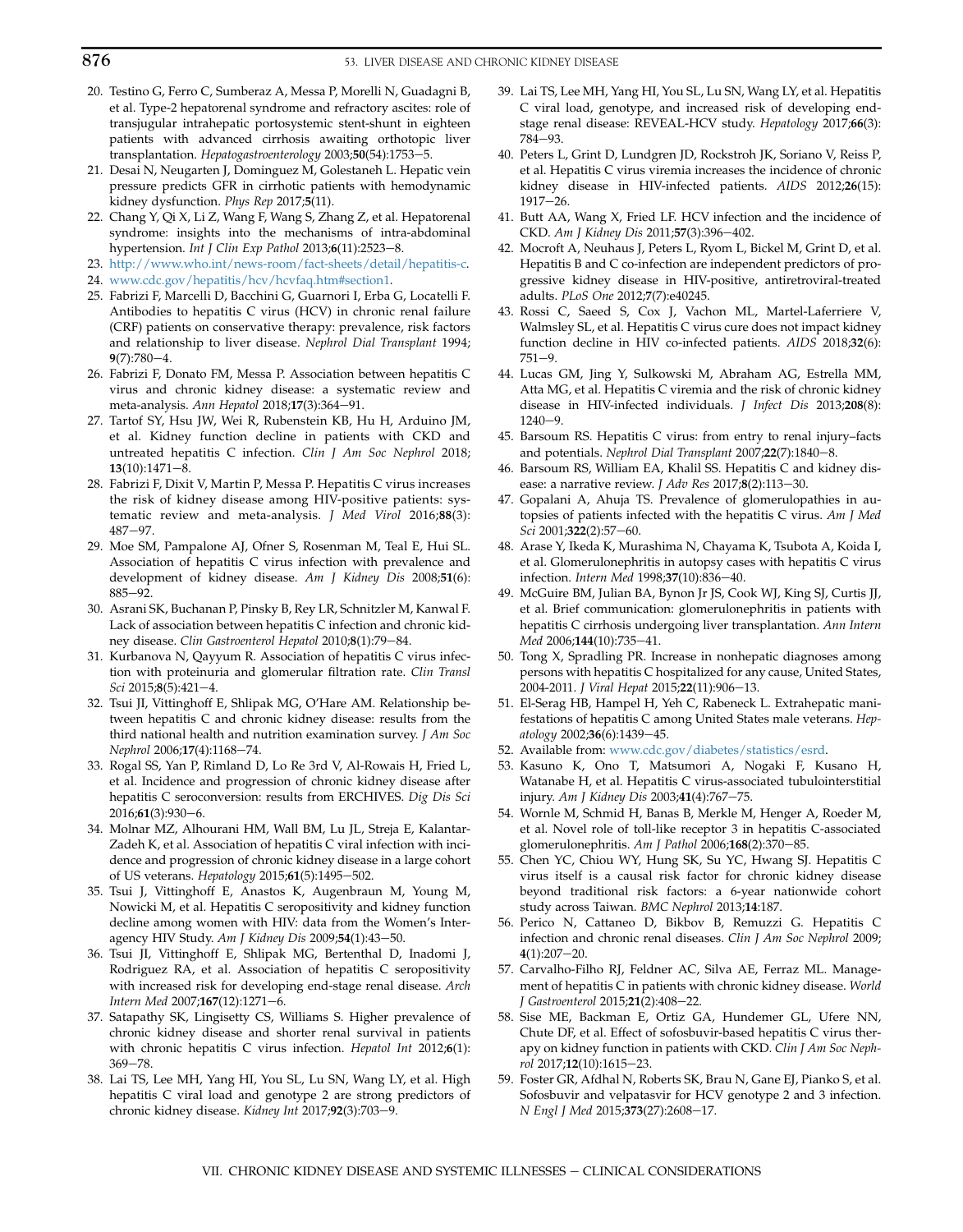- <span id="page-14-0"></span>60. Foster GR, Mangia A, Sulkowski M. Sofosbuvir and velpatasvir for patients with HCV infection. N Engl J Med 2016;374(17):1687-8.
- 61. Struble K, Chan-Tack K, Qi K, Naeger LK, Birnkrant D. Benefitrisk assessment for sofosbuvir/velpatasvir/voxilaprevir based on patient population and hepatitis C virus genotype: U. S. Food and Drug Administration's evaluation. Hepatology 2018;  $67(2):482-91.$
- 62. Desnoyer A, Pospai D, Le MP, Gervais A, Heurgue-Berlot A, Laradi A, et al. Pharmacokinetics, safety and efficacy of a full dose sofosbuvir-based regimen given daily in hemodialysis patients with chronic hepatitis C. *J Hepatol*  $2016;65(1):40-7$ .
- 63. Goel A, Bhadauria DS, Kaul A, Verma P, Mehrotra M, Gupta A, et al. Daclatasvir and reduced-dose sofosbuvir: an effective and pangenotypic treatment for hepatitis C in patients with eGFR <30 mL/min. Nephrology (Carlton) 2019;24(3):316-21.
- 64. Taneja S, Duseja A, De A, Mehta M, Ramachandran R, Kumar V, et al. Low-dose sofosbuvir is safe and effective in treating chronic hepatitis C in patients with severe renal impairment or end-stage renal disease. Dig Dis Sci 2018;63(5):1334-40.
- 65. Choudhary NS, Kumar A, Bodh V, Bansal SB, Sharma R, Jain M, et al. Efficacy and safety of sofosbuvir-based regimens in chronic hepatitis C patients on dialysis. Indian J Gastroenterol 2017;36(2):  $113 - 6.$
- 66. Kumar MNS, Gupta E, Kataria A, Sarin SK. Generic sofosbuvirbased direct-acting antivirals in heptitis C virus-infected patients with chronic kidney disease. Liver Int 2018;38:2137-48.
- 67. Roth D, Nelson DR, Bruchfeld A, Liapakis A, Silva M, Monsour Jr H, et al. Grazoprevir plus elbasvir in treatmentnaive and treatment-experienced patients with hepatitis C virus genotype 1 infection and stage 4-5 chronic kidney disease (the C-SURFER study): a combination phase 3 study. Lancet 2015; 386(10003):1537-45.
- 68. Papudesu C, Kottilil S, Bagchi S. Elbasvir/grazoprevir for treatment of chronic hepatitis C virus infection. Hepatol Int 2017;  $11(2):152-60.$
- 69. Pockros PJ, Reddy KR, Mantry PS, Cohen E, Bennett M, Sulkowski MS, et al. Efficacy of direct-acting antiviral combination for patients with hepatitis C virus genotype 1 infection and severe renal impairment or end-stage renal disease. Gastroenterology 2016;150(7):1590-8.
- 70. Gane E, Lawitz E, Pugatch D, Papatheodoridis G, Brau N, Brown A, et al. Glecaprevir and pibrentasvir in patients with HCV and severe renal impairment. N Engl J Med 2017;377(15):1448-55.
- 71. Liver EAftSot. EASL recommendations on treatment of hepatitis C 2018. J Hepatol 2018;69(2):461-511.
- 72. Feng B, Eknoyan G, Guo ZS, Jadoul M, Rao HY, Zhang W, et al. Effect of interferon-alpha-based antiviral therapy on hepatitis C virus-associated glomerulonephritis: a meta-analysis. Nephrol Dial Transplant 2012;27(2):640-6.
- 73. Rutledge SM, Chung RT, Sise ME. Treatment of hepatitis C virus infection in patients with mixed cryoglobulinemic syndrome and cryoglobulinemic glomerulonephritis. Hemodial Int 2018; 22(Suppl. 1):S81-96.
- 74. Hsu YC, Ho HJ, Huang YT, Wang HH, Wu MS, Lin JT, et al. Association between antiviral treatment and extrahepatic outcomes in patients with hepatitis C virus infection. Gut 2015;  $64(3):495 - 503.$
- 75. Chen YC, Hwang SJ, Li CY, Wu CP, Lin LC. A Taiwanese nationwide cohort study shows interferon-based therapy for chronic hepatitis C reduces the risk of chronic kidney disease. Medicine (Baltim) 2015;94(32):e1334.
- 76. Arase Y, Suzuki F, Kawamura Y, Suzuki Y, Kobayashi M, Matsumoto N, et al. Development rate of chronic kidney disease in hepatitis C virus patients with advanced fibrosis after interferon therapy. Hepatol Res 2011;41(10):946-54.
- 77. Park H, Chen C, Wang W, Henry L, Cook RL, Nelson DR. Chronic hepatitis C virus (HCV) increases the risk of chronic kidney disease (CKD) while effective HCV treatment decreases the incidence of CKD. Hepatology 2018;67(2):492-504.
- 78. Anty RFG, Coilly A, Rossignol E, Houssel-Debry P, Duvoux C, De Ledinghen V, Di Martino V, Leroy V, Radenne S, Kamar N, Canva V, D'Aleroche L, Durand F. Safety of sofosbuvir-based regimens after liver transplantation: longitudinal assessment of renal function in the prospective ANRS CO23 CUPILT study. Aliment Pharmacol Ther 2017;47:1682-9.
- 79. Medeiros T, Rosario NF, Saraiva GN, Andrade TG, Silva AA, Almeida JR. Renal safety after one year of sofosbuvir-based therapy for chronic hepatitis C: a Brazilian "real-life" study. J Clin Pharm Ther 2018;43(5):707-13.
- 80. Aby ES, Dong TS, Kawamoto J, Pisegna JR, Benhammou JN. Impact of sustained virologic response on chronic kidney disease progression in hepatitis C. World J Hepatol 2017;9(36):  $1352 - 60$ .
- 81. Mehta DA, Cohen E, Charafeddine M, Cohen DE, Bao Y, Sanchez Gonzalez Y, et al. Effect of hepatitis C treatment with ombitasvir/ paritaprevir/ $R$  + dasabuvir on renal, cardiovascular and metabolic extrahepatic manifestations: a post-hoc analysis of phase 3 clinical trials. Infect Dis Ther 2017;6(4):515-29.
- 82. Sise ME, Backman ES, Wenger JB, Wood BR, Sax PE, Chung RT, et al. Short and long-term effects of telaprevir on kidney function in patients with hepatitis C virus infection: a retrospective cohort study. PLoS One 2015;10(4):e0124139.
- 83. Mauss S, Hueppe D, Alshuth U. Renal impairment is frequent in chronic hepatitis C patients under triple therapy with telaprevir or boceprevir. Hepatology  $2014;59(1):46-8$ .
- 84. Saxena V, Koraishy FM, Sise ME, Lim JK, Schmidt M, Chung RT, et al. Safety and efficacy of sofosbuvir-containing regimens in hepatitis C-infected patients with impaired renal function. Liver Int 2016;36(6):807-16.
- 85. Chen J, Zhang X, Luo H, Wu C, Yu M, Liu D, et al. Changes in renal function indices in cirrhotic chronic hepatitis C patients treated with sofosbuvir-containing regimens. Oncotarget 2017; 8(53):90916-24.
- 86. Taramasso L, Di Biagio A, Bovis F, Nicolini LA, Antinori A, Milazzo L, et al. Trend of estimated glomerular filtration rate during ombistasvir/paritaprevir/ritonavir plus dasabuvir þ/- ribavirin in HIV/HCV co-infected patients. PLoS One 2018; 13(2):e0192627.
- 87. Dashti-Khavidaki S, Khalili H, Nasiri-Toosi M. Potential nephrotoxicity of sofosbuvir-based treatment in patients infected with hepatitis C virus: a review on incidence, type and risk factors. Expert Rev Clin Pharmacol 2018;11(5):525-9.
- 88. Butt AA, Ren Y, Puenpatom A, Arduino JM, Kumar R, Abou-Samra AB. Effectiveness, treatment completion and safety of sofosbuvir/ledipasvir and paritaprevir/ritonavir/ombitasvir  $+$ dasabuvir in patients with chronic kidney disease: an ERCHIVES study. Aliment Pharmacol Ther 2018;48(1):35-43.
- 89. Dumortier J, Bailly F, Pageaux GP, Vallet-Pichard A, Radenne S, Habersetzer F, et al. Sofosbuvir-based antiviral therapy in hepatitis C virus patients with severe renal failure. Nephrol Dial Transplant 2017;32(12):2065-71.
- 90. Alvarez-Ossorio MJ, Sarmento ECR, Granados R, Macias J, Morano-Amado LE, Rios MJ, et al. Impact of interferon-free regimens on the glomerular filtration rate during treatment of chronic hepatitis C in a real-life cohort. J Viral Hepat 2018;25(6): 699-706.
- 91. Butt AA, Ren Y, Marks K, Shaikh OS, Sherman KE, study E. Do directly acting antiviral agents for HCV increase the risk of hepatic decompensation and decline in renal function? Results from ERCHIVES. Aliment Pharmacol Ther 2017;45(1):150-9.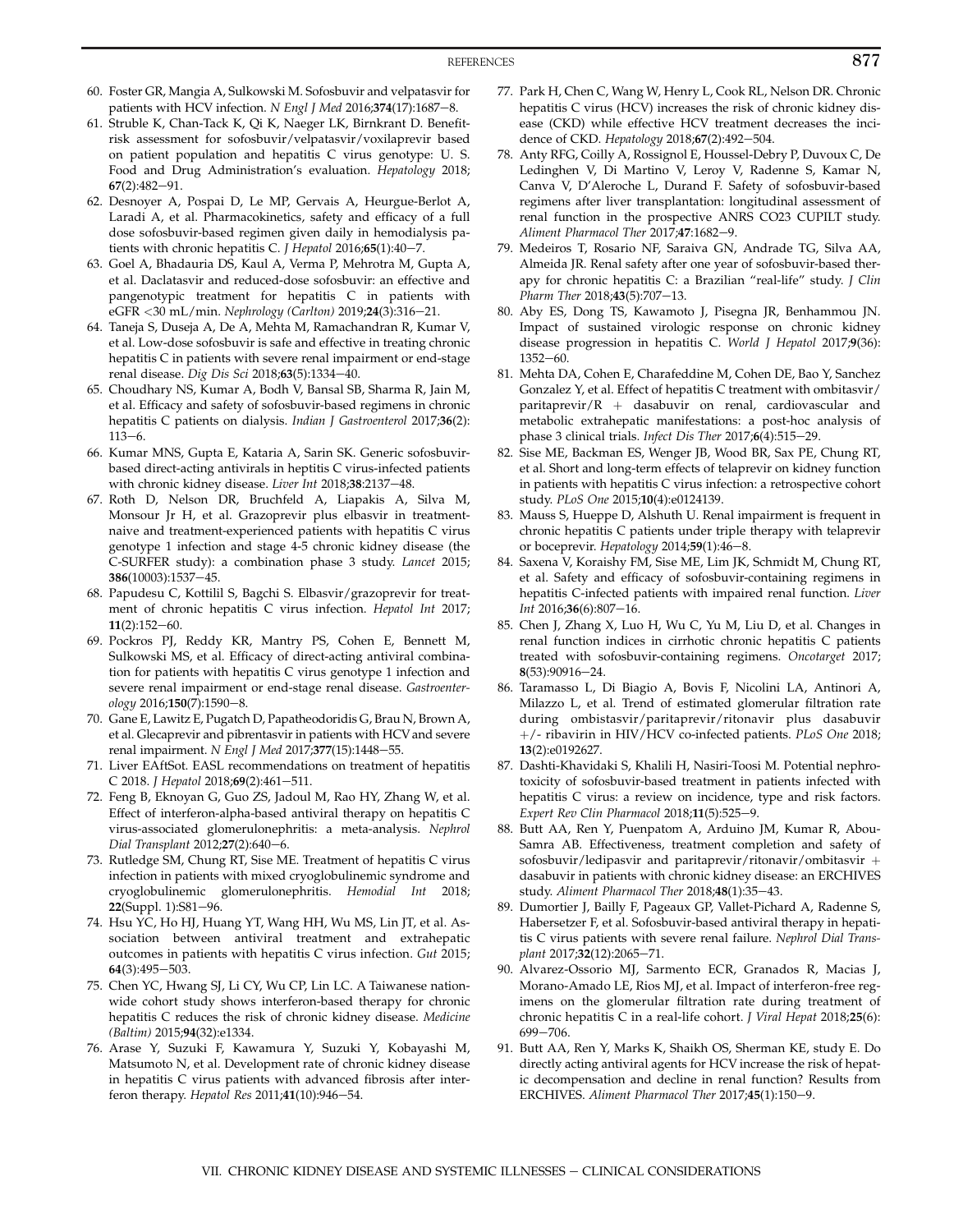- <span id="page-15-0"></span>92. Kao CC, Lin YS, Chu HC, Fang TC, Wu MS, Kang YN. Association of renal function and direct-acting antiviral agents for HCV: a network meta-analysis. J Clin Med 2018;7(10).
- 93. Ble M, Aguilera V, Rubin A, Garcia-Eliz M, Vinaixa C, Prieto M, et al. Improved renal function in liver transplant recipients treated for hepatitis C virus with a sustained virological response and mild chronic kidney disease. Liver Transplant 2014;20(1):  $25 - 34$ .
- 94. Satapathy SK, Joglekar K, Molnar MZ, Ali B, Gonzalez HC, Vanatta JM, et al. Achieving sustained virological response in liver transplant recipients with hepatitis C decreases risk of decline in renal function. Liver Transplant 2018;24(8):1040-9.
- 95. Beig J, Orr D, Harrison B, Gane E. Hepatitis C virus eradication with new interferon-free treatment improves metabolic profile in hepatitis C virus-related liver transplant recipients. Liver Transplant 2018;24(8):1031-9.
- 96. Kucirka LM, Singer AL, Ros RL, Montgomery RA, Dagher NN, Segev DL. Underutilization of hepatitis C-positive kidneys for hepatitis C-positive recipients. Am J Transplant 2010;10(5):  $1238 - 46$ .
- 97. Fabrizi F, Donato FM, Messa P. Association between hepatitis B virus and chronic kidney disease: a systematic review and metaanalysis. Ann Hepatol  $2017;16(1):21-47$ .
- 98. Si J, Yu C, Guo Y, Bian Z, Qin C, Yang L, et al. Chronic hepatitis B virus infection and risk of chronic kidney disease: a populationbased prospective cohort study of 0.5 million Chinese adults. BMC Med 2018;16(1):93.
- 99. Hong YS, Ryu S, Chang Y, Cainzos-Achirica M, Kwon MJ, Zhao D, et al. Hepatitis B virus infection and development of chronic kidney disease: a cohort study. BMC Nephrol 2018;19(1):353.
- 100. Kim SE, Jang ES, Ki M, Gwak GY, Kim KA, Kim GA, et al. Chronic hepatitis B infection is significantly associated with chronic kidney disease: a population-based, matched case-control study. J Korean Med Sci 2018;33(42):e264.
- 101. Fabrizi F, Dixit V, Martin P. Meta-analysis: anti-viral therapy of hepatitis B virus-associated glomerulonephritis. Aliment Pharmacol Ther  $2006;24(5):781-8$ .
- 102. Tang S, Lai FM, Lui YH, Tang CS, Kung NN, Ho YW, et al. Lamivudine in hepatitis B-associated membranous nephropathy. Kidney Int 2005;68(4):1750-8.
- 103. Chen YC, Li CY, Tsai SJ, Chen YC. Nationwide cohort study suggests that nucleos(t)ide analogue therapy decreases dialysis risk in Taiwanese chronic kidney disease patients acquiring hepatitis B virus infection. World J Gastroenterol 2018;  $24(8):917-28.$
- 104. Gane EJ, Deray G, Liaw YF, Lim SG, Lai CL, Rasenack J, et al. Telbivudine improves renal function in patients with chronic hepatitis B. Gastroenterology 2014;146(1):138-146 e5.
- 105. Ix JH, Sharma K. Mechanisms linking obesity, chronic kidney disease, and fatty liver disease: the roles of fetuin-A, adiponectin, and AMPK. J Am Soc Nephrol 2010;21(3):406-12.
- 106. Marcuccilli M, Chonchol M. NAFLD and chronic kidney disease. Int J Mol Sci 2016;17(4):562.
- 107. Musso G, Cassader M, Cohney S, De Michieli F, Pinach S, Saba F, et al. Fatty liver and chronic kidney disease: novel mechanistic insights and therapeutic opportunities. Diabetes Care 2016;39(10):  $1830 - 45.$
- 108. Musso G, Cassader M, Cohney S, Pinach S, Saba F, Gambino R. Emerging liver-kidney interactions in nonalcoholic fatty liver disease. Trends Mol Med 2015;21(10):645-62.
- 109. Orlic L, Mikolasevic I, Bagic Z, Racki S, Stimac D, Milic S. Chronic kidney disease and nonalcoholic fatty liver disease-is there a link? Gastroenterol Res Pract 2014;2014:847539.
- 110. Targher G, Chonchol M, Zoppini G, Abaterusso C, Bonora E. Risk of chronic kidney disease in patients with non-alcoholic fatty liver disease: is there a link? *J Hepatol* 2011;54(5):1020-9.
- 111. Targher G, Chonchol MB, Byrne CD. CKD and nonalcoholic fatty liver disease. Am J Kidney Dis 2014;64(4):638-52.
- 112. Musso G, Gambino R, Tabibian JH, Ekstedt M, Kechagias S, Hamaguchi M, et al. Association of non-alcoholic fatty liver disease with chronic kidney disease: a systematic review and metaanalysis. PLoS Med 2014;11(7):e1001680.
- 113. Mantovani A, Zaza G, Byrne CD, Lonardo A, Zoppini G, Bonora E, et al. Nonalcoholic fatty liver disease increases risk of incident chronic kidney disease: a systematic review and metaanalysis. Metabolism 2018;79:64-76.
- 114. Mikolasevic I, Racki S, Bubic I, Jelic I, Stimac D, Orlic L. Chronic kidney disease and nonalcoholic fatty liver disease proven by transient elastography. Kidney Blood Press Res 2013;37(4-5):  $305 - 10$ .
- 115. Yeung MW, Wong GL, Choi KC, Luk AO, Kwok R, Shu SS, et al. Advanced liver fibrosis but not steatosis is independently associated with albuminuria in Chinese patients with type 2 diabetes. *J Hepatol* 2018;68(1):147-56.
- 116. Zeng J, Sun C, Sun WL, Chen GY, Pan Q, Yan SY, et al. Association between non-invasively diagnosed hepatic steatosis and chronic kidney disease in Chinese adults on their health check-up. J Dig Dis 2017;18(4):229-36.
- 117. Zhao HL, Sui Y, Guan J, He L, Zhu X, Fan RR, et al. Fat redistribution and adipocyte transformation in uninephrectomized rats. Kidney Int 2008;74(4):467-77.
- 118. Park SW, Chen SW, Kim M, Brown KM, Kolls JK, D'Agati VD, et al. Cytokines induce small intestine and liver injury after renal ischemia or nephrectomy. Lab Invest  $2011;91(1):63-84$ .
- 119. Sheng X, Nakajima T, Wang L, Zhang X, Kamijo Y, Takahashi K, et al. Attenuation of kidney injuries maintains serum sulfatide levels dependent on hepatic synthetic ability: a possible involvement of oxidative stress. Tohoku J Exp Med 2012;227(1):  $1 - 12$ .
- 120. Zhang X, Nakajima T, Kamijo Y, Li G, Hu R, Kannagi R, et al. Acute kidney injury induced by protein-overload nephropathy down-regulates gene expression of hepatic cerebroside sulfotransferase in mice, resulting in reduction of liver and serum sulfatides. Biochem Biophys Res Commun 2009;390(4):  $1382 - 8$ .
- 121. Golab F, Kadkhodaee M, Zahmatkesh M, Hedayati M, Arab H, Schuster R, et al. Ischemic and non-ischemic acute kidney injury cause hepatic damage. Kidney Int 2009;75(8):783-92.
- 122. Dreisbach AW. The influence of chronic renal failure on drug metabolism and transport. Clin Pharmacol Ther 2009;86(5): 553e6.
- 123. Dreisbach AW, Lertora JJ. The effect of chronic renal failure on drug metabolism and transport. Expert Opin Drug Metabol Toxicol 2008;4(8):1065-74.
- 124. Ladda MA, Goralski KB. The effects of CKD on cytochrome P450 mediated drug metabolism. Adv Chron Kidney Dis 2016;23(2):  $67 - 75$ .
- 125. Lane K, Dixon JJ, MacPhee IA, Philips BJ. Renohepatic crosstalk: does acute kidney injury cause liver dysfunction? Nephrol Dial Transplant 2013;28(7):1634-47.
- 126. Momper JD, Venkataramanan R, Nolin TD. Nonrenal drug clearance in CKD: searching for the path less traveled. Adv Chron Kidney Dis 2010;17(5):384-91.
- 127. Nolin TD, Frye RF, Matzke GR. Hepatic drug metabolism and transport in patients with kidney disease. Am J Kidney Dis 2003;  $42(5):906 - 25.$
- 128. Nolin TD, Naud J, Leblond FA, Pichette V. Emerging evidence of the impact of kidney disease on drug metabolism and transport. Clin Pharmacol Ther  $2008;83(6):898-903$ .
- 129. Leblond F, Guevin C, Demers C, Pellerin I, Gascon-Barre M, Pichette V. Downregulation of hepatic cytochrome P450 in chronic renal failure. J Am Soc Nephrol  $2001;12(2):326-32$ .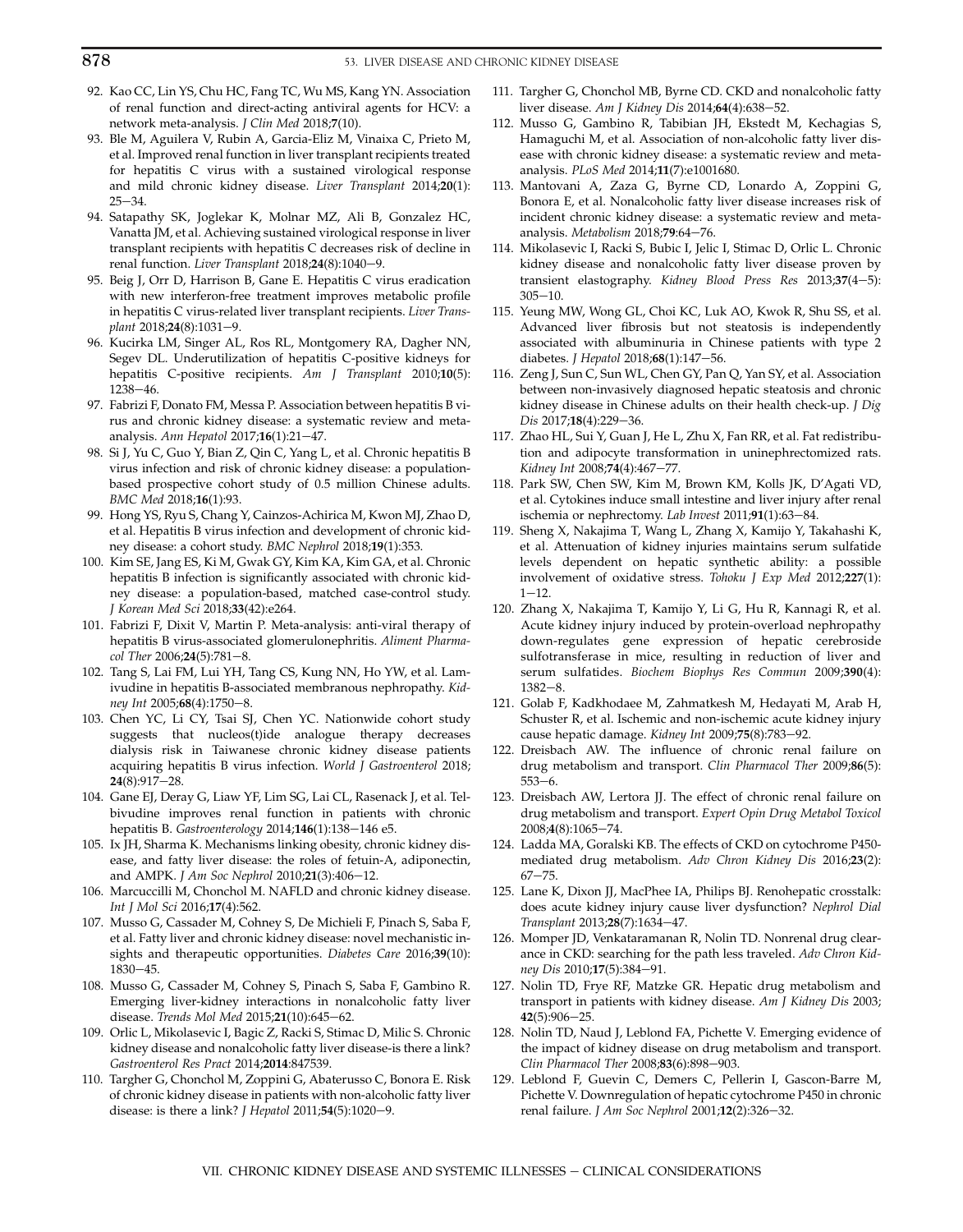- <span id="page-16-0"></span>130. Leblond FA, Giroux L, Villeneuve JP, Pichette V. Decreased in vivo metabolism of drugs in chronic renal failure. Drug Metab Dispos 2000;28(11):1317-20.
- 131. Barnes KJ, Rowland A, Polasek TM, Miners JO. Inhibition of human drug-metabolising cytochrome P450 and UDPglucuronosyltransferase enzyme activities in vitro by uremic toxins. Eur J Clin Pharmacol  $2014;70(9):1097-106$ .
- 132. Uchida N, Kurata N, Shimada K, Nishimura Y, Yasuda K, Hashimoto M, et al. Changes of hepatic microsomal oxidative drug metabolizing enzymes in chronic renal failure (CRF) rats by partial nephrectomy. Jpn J Pharmacol 1995;68(4):  $431 - 9$ .
- 133. Velenosi TJ, Fu AY, Luo S, Wang H, Urquhart BL. Downregulation of hepatic CYP3A and CYP2C mediated metabolism in rats with moderate chronic kidney disease. Drug Metab Dispos 2012;40(8):1508-14.
- 134. Leber HW, Schutterle G. Oxidative drug metabolism in liver microsomes from uremic rats. Kidney Int  $1972;2(3):152-8$ .
- 135. Okabe H, Hasunuma M, Hashimoto Y. The hepatic and intestinal metabolic activities of P450 in rats with surgeryand drug-induced renal dysfunction. Pharm Res 2003;20(10):  $1591 - 4.$
- 136. Terao N, Shen DD. Reduced extraction of I-propranolol by perfused rat liver in the presence of uremic blood. J Pharmacol Exp Ther  $1985;233(2):277-84.$
- 137. Michaud J, Dube P, Naud J, Leblond FA, Desbiens K, Bonnardeaux A, et al. Effects of serum from patients with chronic renal failure on rat hepatic cytochrome P450. Br J Pharmacol 2005; 144(8):1067-77.
- 138. Yoshitani T, Yagi H, Inotsume N, Yasuhara M. Effect of experimental renal failure on the pharmacokinetics of losartan in rats. Biol Pharm Bull 2002;25(8):1077-83.
- 139. Michaud J, Nolin TD, Naud J, Dani M, Lafrance JP, Leblond FA, et al. Effect of hemodialysis on hepatic cytochrome P450 functional expression. J Pharmacol Sci 2008;108(2):157-63.
- 140. Nolin TD, Appiah K, Kendrick SA, Le P, McMonagle E, Himmelfarb J. Hemodialysis acutely improves hepatic CYP3A4 metabolic activity. J Am Soc Nephrol 2006;17(9):2363-7.
- 141. Michaud J, Naud J, Chouinard J, Desy F, Leblond FA, Desbiens K, et al. Role of parathyroid hormone in the downregulation of liver cytochrome P450 in chronic renal failure. J Am Soc Nephrol 2006;  $17(11):3041-8.$
- 142. Velenosi TJ, Feere DA, Sohi G, Hardy DB, Urquhart BL. Decreased nuclear receptor activity and epigenetic modulation associates with down-regulation of hepatic drug-metabolizing enzymes in chronic kidney disease. FASEB J 2014;28(12): 5388e97.
- 143. Gu X, Ke S, Liu D, Sheng T, Thomas PE, Rabson AB, et al. Role of NF-kappaB in regulation of PXR-mediated gene expression: a mechanism for the suppression of cytochrome P-450 3A4 by proinflammatory agents. J Biol Chem 2006;281(26): 17882-9.
- 144. Watanabe H, Sugimoto R, Ikegami K, Enoki Y, Imafuku T, Fujimura R, et al. Parathyroid hormone contributes to the down-regulation of cytochrome P450 3A through the cAMP/<br>PI3K/PKC/PKA/NF-kappaB signaling pathway in PI3K/PKC/PKA/NF-kappaB signaling pathway in secondary hyperparathyroidism. Biochem Pharmacol 2017;145:  $192 - 201.$
- 145. Sun H, Huang Y, Frassetto L, Benet LZ. Effects of uremic toxins on hepatic uptake and metabolism of erythromycin. Drug Metab Dispos 2004;32(11):1239-46.
- 146. Naud J, Michaud J, Leblond FA, Lefrancois S, Bonnardeaux A, Pichette V. Effects of chronic renal failure on liver drug transporters. Drug Metab Dispos 2008;36(1):124-8.
- 147. Laouari D, Yang R, Veau C, Blanke I, Friedlander G. Two apical multidrug transporters, P-gp and MRP2, are differently altered in chronic renal failure. Am J Physiol Renal Physiol 2001;280(4):  $F636 - 45.$
- 148. Simard E, Naud J, Michaud J, Leblond FA, Bonnardeaux A, Guillemette C, et al. Downregulation of hepatic acetylation of drugs in chronic renal failure. *J Am Soc Nephrol* 2008;19(7):  $1352 - 9.$
- 149. Yu C, Ritter JK, Krieg RJ, Rege B, Karnes TH, Sarkar MA. Effect of chronic renal insufficiency on hepatic and renal udpglucuronyltransferases in rats. Drug Metab Dispos 2006;34(4):  $621 - 7.$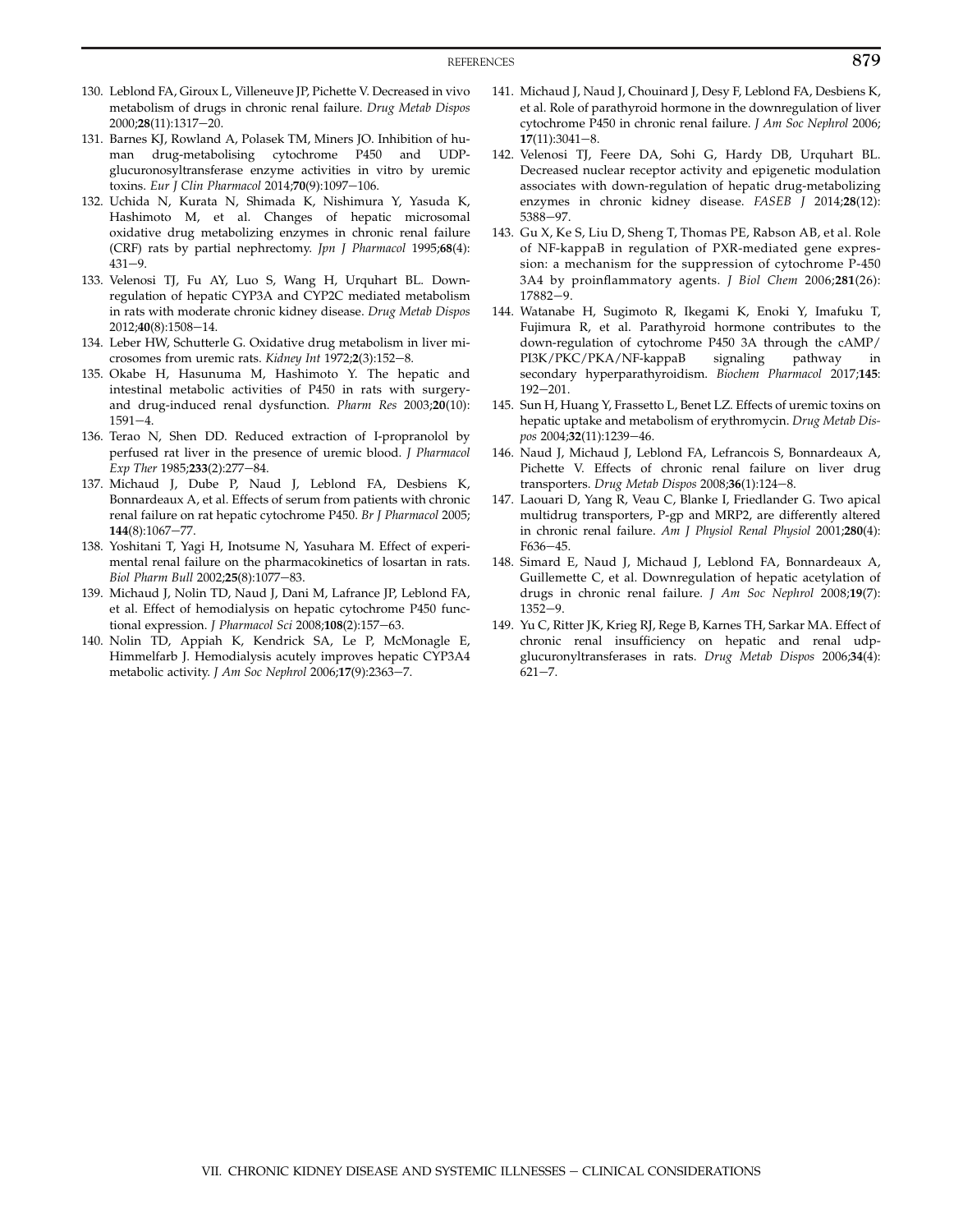### QUESTIONS AND ANSWERS

### Question 1

A 54-year-old man infected with HCV develops the acute onset of oliguric AKI in the setting of decompensated cirrhosis which fails to respond to diuretic withdrawal or intravenous albumin infusion. Which of the following statements about the patient is most likely to be correct?

- A. The renin-angiotensin system is suppressed
- B. Arginine vasopressin levels are reduced
- C. Nitric oxide levels are low
- D. Cardiac output is reduced
- E. A beneficial effect of blockade of the renin-angiotensin system is anticipated

### Answer: D

Cirrhosis is characterized by deranged liver architecture leading to increased intrahepatic vascular resistance which in turn leads to increased portal vein pr[e](#page-12-0)ssure. $1-5$  Release of systemic vasodilators, classically thought to arise as a response to portal hypertension, leads to peripheral vasodilation and decreased vascular resistance. The recruitment of compensatory mechanisms to maintain renal perfusion in the face of reduced effective arterial volume constitutes the hallmark of the HRS. These compensatory mechanisms include release of systemic vasoconstrictors, upregulation of the reninangiotensin system, and activation of the sympathetic nervous system, increased nonosmotic release of vasopressin, and increased generation of potent vasoconstrictors. In early stages of cirrhosis, increased cardiac output maintains renal perfusion. However, in advanced cirrhosis, the ability of the heart to compensate is limited by cirrhotic cardiomyopathy and cardiac output declines.

### Question 2

A 35-year-old woman with alcoholic cirrhosis develops the acute onset of oliguric AKI in the setting of decompensated cirrhosis which fails to respond to diuretic withdrawal or intravenous albumin infusion. Which of the following statements about the patient is most likely to be correct?

### A. TNF-a levels are suppressed

- B. Interleukin-6 levels are reduced
- C. Urinary biomarkers of renal injury are absent
- D. Circulating pathogen-associated molecular patterns are absent
- E. An inflammatory state exists

### Answer: E

It has recently been suggested that the primary factor responsible for the release of vasodilatory mediators in the HRS is increased circulating levels of cytokines and chemokines resulting from chronic inflammation associated with decompensated liver disease. $2,13$  Cirrhosis is associated with increased gastrointestinal permeability, altered gastrointestinal microbiome, and translocation from the gastrointestinal tract of bacteria and bacterial products into the circulation. These bacterial products along with mediators released by apoptotic and necrotic hepatocytes stimulate the production of proinflammatory cytokines and chemokines, reactive oxygen species, and nitrogen species and activate immune cells. Decompensated cirrhosis is associated with increased levels of interleukin-6, interleukin-8, and TNF-a. Renal dysfunction in patients with decompensated liver failure has been correlated with circulating levels of proinflammatory cytokines.

### Question 3

A 24-year-old woman with alcoholic cirrhosis develops a slowly progressive rise in the level of S[Cr] from 0.4 to 1.6 mg/dL over 3 weeks, which fails to respond to diuretic withdrawal or intravenous albumin infusion. Which of the following statements about the patient is most likely to be correct?

- A. This is the most common clinical presentation of the HRS
- B. This disorder is likely to show a sustained response to intravenous albumin and terlipressin
- C. Post liver transplant renal outcomes are favorably influenced by therapy with intravenous albumin and terlipressin
- D. This disorder is not associated with an inflammatory state
- E. Even if intravenous albumin and terlipressin improve renal function in the short term, relapse is frequent

### Answer: E

HRS-CKD is uncommon, accounting for only  $5-11\%$ of patients with cirrhosis and renal dysfunction. Treatment with intravenous albumin and terlipressin or noradrenaline can reverse HRS-CKD in more than half the cases. $^{18,19}$  $^{18,19}$  $^{18,19}$  However, responders experience a high relapse rate early after withdrawal of therapy. Relapse may occur in two-thirds of initial responders. Treatment of HRS-CKD with albumin volume expansion and vasoconstrictors is controversial and is not recommended by international practice guidelines due to inconsistent outcomes data. $\frac{2}{3}$  $\frac{2}{3}$  $\frac{2}{3}$  After liver transplantation, there was no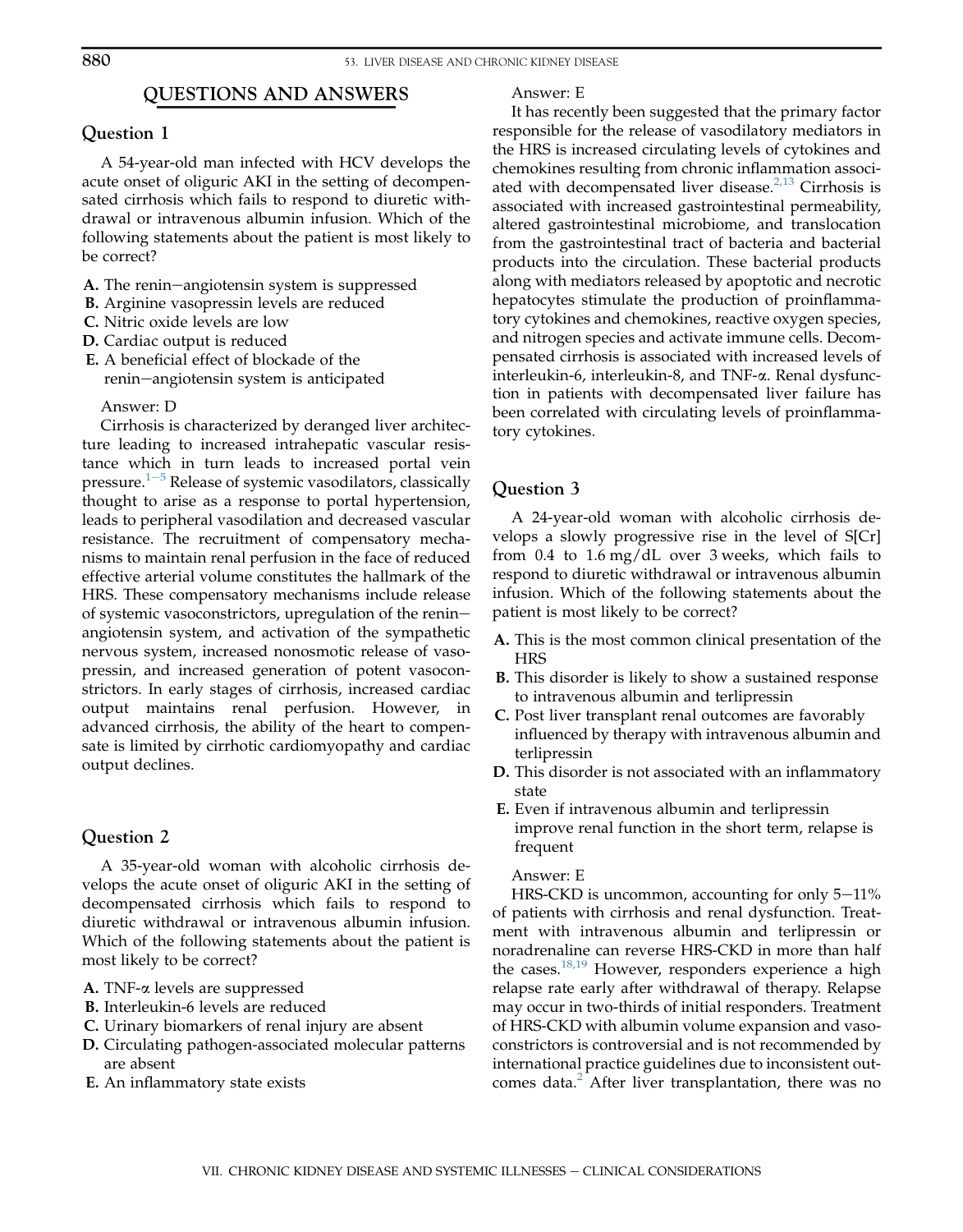difference in eGFR or in the development of CKD on follow-up, ranging up to 1 year, based on response to therapy. $<sup>1</sup>$ </sup>

### Question 4

A 69-year-old man with stage 5 chronic kidney disease is begun on therapy with warfarin, a drug that is subject to cytochrome P450 metabolism. Which of the following statements about the patient is most likely to be correct?

- A. His chronic kidney disease status will have no effect on hepatic drug metabolism
- B. The patient may require a lower dose of warfarin as a result of chronic kidney disease
- C. Chronic kidney disease is associated with upregulation of most cytochrome P450 enzymes
- D. Parathyroid hormone is not involved in cross talk between the kidney and hepatic drug metabolism
- E. Chronic kidney disease does not influence gastrointestinal absorption of some drugs

### Answer: B

CKD alters the pharmacokinetics of over 75 drugs whose elimination depends on nonrenal, predominantly hepatic clearance. In general, CKD is associated with reduced hepatic drug clearance, although in some cases hepatic clearance is enhanced. The magnitude of the change in hepatic drug clearance generally correlates with the degree of renal functional impairment. The remote effects of CKD on cytochrome P450 enzymes and drug transport proteins in the liver, kidney, and gastrointestinal tract are likely mediated by both the accumulation of uremic toxins including parathyroid hormone and by the generation of cytokine mediators.

### Question 5

A 24-year-old HCV-infected man presents with microscopic hematuria and nephrotic syndrome. Which of the following statements about the patient is most likely to be correct?

- A. Focal and segmental glomerulosclerosis is the most likely cause of nephrotic syndrome in this patient
- B. Deposition of immune complexes containing viral antigens will not be demonstrated on kidney biopsy
- C. HCV infection probably did not play a role in the development of glomerulonephritis in this patient
- D. Interleukin-6 levels are reduced in this patient
- E. Membranoproliferative glomerulonephritis is the most likely cause of nephrotic syndrome in this patient

### Answer: E

Glomerular disease is a well-described extrahepatic manifestation of HCV infection. $45-47$  $45-47$  A systemic immune response to HCV infection is thought to contribute to glomerular injury. Glomerular disease may be mediated by HCV-antibody immune complex deposition with or without cryoglobulin formation. Deposition of immune complexes containing viral antigens has been demonstrated in mesangial and subendothelial locations. The most common histologic pattern of glomerular injury is membranoproliferative glomerulonephritis; however, membranous glomerulopathy, focal and segmental glomerulosclerosis, IgA nephropathy, immunotactoid and fibrillary glomerulopathies, amyloidosis, and thrombotic microangiopathy have been described in HCV-infected patients.

### Question 6

A 35-year-old HCV-infected man with stage 5 chronic kidney disease presents for antiviral therapy. Which of the following statements about the patient is most likely to be correct?

- A. Sofosbuvir is approved by the Food and Drug Administration to treat this patient
- B. Newer DAA agents may be expected to achieve a SVR in 25% of such cases
- C. Transplantation status is not relevant to the decision whether or not to delay antiviral therapy in this patient
- D. An interferon-based regimen is preferred due to the patient's age
- E. A regimen containing grazoprevir and elbasvir is approved by the Food and Drug Administration to treat this patient

### Answer: E

In the past, interferon and ribavirin constituted the only treatment option for HCV, and outcomes were sub-optimal because of adherence issues related to toxicity.<sup>[56](#page-13-0)</sup> Research into the HCV life cycle identified new opportunities to arrest viral replication and infectivity within hepatocytes. The four types of DAAs that were developed include (1) NS3/4A protease inhibitors, (2) NS5A inhibitors, (3) NS5B nonnucleoside polymerase inhibitors, and (4) NS5B nucleoside polymerase inhibitors. $57$  They are given for a finite duration, usually in combination, avoid the difficult adverse effects of interferon-based therapies, and are curative. The current DAA regimens approved for use in patients with advanced CKD (stages 4 and 5) include Zepatier (combination of grazoprevir and elbasvir), Viekira (combination of ombitasvir, paritaprevir, dasabuvir, and ritonavir), and Mavyret